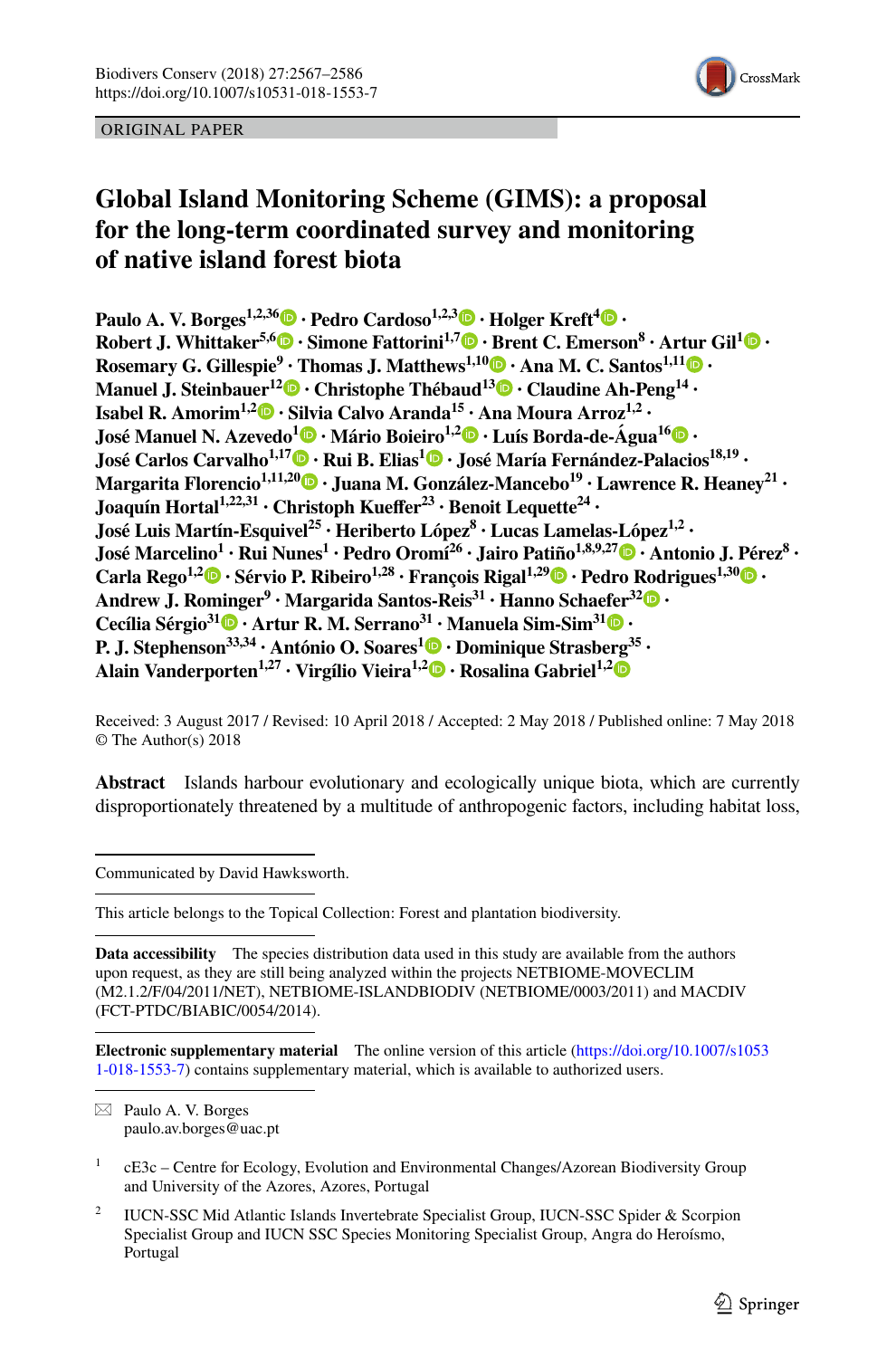invasive species and climate change. Native forests on oceanic islands are important refugia for endemic species, many of which are rare and highly threatened. Long-term monitoring schemes for those biota and ecosystems are urgently needed: (i) to provide quantitative baselines for detecting changes within island ecosystems, (ii) to evaluate the efectiveness of conservation and management actions, and (iii) to identify general ecological patterns and

- <sup>3</sup> Finnish Museum of Natural History, University of Helsinki, P.O.Box 17, Pohjoinen Rautatiekatu 13, 00014 Helsinki, Finland
- <sup>4</sup> Biodiversity, Macroecology & Biogeography, University of Goettingen, Büsgenweg 1, 37077 Göttingen, Germany
- <sup>5</sup> School of Geography and the Environment, University of Oxford, South Parks Road, Oxford OX1 3QY, UK
- <sup>6</sup> Center for Macroecology, Evolution and Climate, National Museum of Natural History, University of Copenhagen, Universitetsparken 15, 2100 Copenhagen, Denmark
- <sup>7</sup> Department of Life, Health & Environmental Sciences, University of L'Aquila, 67100 L'Aquila, Italy
- <sup>8</sup> Island Ecology and Evolution Research Group, IPNA-CSIC, C/Astrofísico Francisco Sánchez 3, 38206 La Laguna, Tenerife, Canary Islands, Spain
- <sup>9</sup> Department of Environmental Science, Policy, and Management, University of California, Berkeley, CA 94720-3114, USA
- <sup>10</sup> GEES (School of Geography, Earth and Environmental Sciences), The University of Birmingham, Birmingham B15 2TT, UK
- <sup>11</sup> Department of Life Sciences, University of Alcalá, 28805 Alcalá De Henares, Madrid, Spain
- <sup>12</sup> GeoZentrum Nordbayern, Department of Geography and Geosciences, Friedrich-Alexander University Erlangen-Nürnberg (FAU), 91054 Erlangen, Germany
- <sup>13</sup> Laboratoire Evolution et Diversité Biologique, UMR 5174 CNRS-Université Paul Sabatier-IRD, 118 route de Narbonne, 31062 Toulouse Cedex 9, France
- <sup>14</sup> Université de La Réunion, UMR PVBMT, Pôle de Protection des Plantes, 7 Chemin de l'IRAT, 97410 Saint-Pierre, La Réunion, France
- <sup>15</sup> Biodiversity and Conservation Group, E.S.C.E.T., Universidad Rey Juan Carlos, Móstoles, Madrid, Spain
- <sup>16</sup> Theoretical Ecology and Biodiversity, and Infraestruturas de Portugal Biodiversity Chair, CIBIO/InBio, Centro de Investigação em Biodiversidade e Recursos Genéticos, Laboratório Associado, Universidade do Porto, Campus Agrário de Vairão, 4485-661 Vairão, Portugal
- <sup>17</sup> Centre for Molecular and Environmental Biology, Department of Biology, University of Minho, 4710-087 Braga, Portugal
- <sup>18</sup> Island Ecology and Biogeography Research Group, Instituto Universitario de Enfermedades Tropicales y Salud Pública de Canarias (IUETSPC), Universidad de La Laguna, 38206 Tenerife, Canary Islands, Spain
- <sup>19</sup> Department of Botany, Ecology and Plant Physiology, University of La Laguna, Tenerife, Spain
- <sup>20</sup> Departamento de Ecologia, Instituto de Ciências Biológicas, Universidade Federal de Goiás, Avenida Esperança, s/n, Câmpus Samambaia, Goiânia, Goiás CEP 74690-900, Brazil
- <sup>21</sup> Field Museum of Natural History, 1400 S Lake Shore Drive, Chicago, IL 60605, USA
- <sup>22</sup> Departamento de Biogeografía y Cambio Global, Museo Nacional de Ciencias Naturales (CSIC), C⁄José Gutiérrez Abascal 2, 28006 Madrid, Spain
- <sup>23</sup> Institute of Integrative Biology, ETH Zurich, Universitätstr. 16, 8092 Zurich, Switzerland
- <sup>24</sup> Parc National de La Réunion, 258 rue de La République, 97431 La Plaine Des Palmistes, La Réunion, France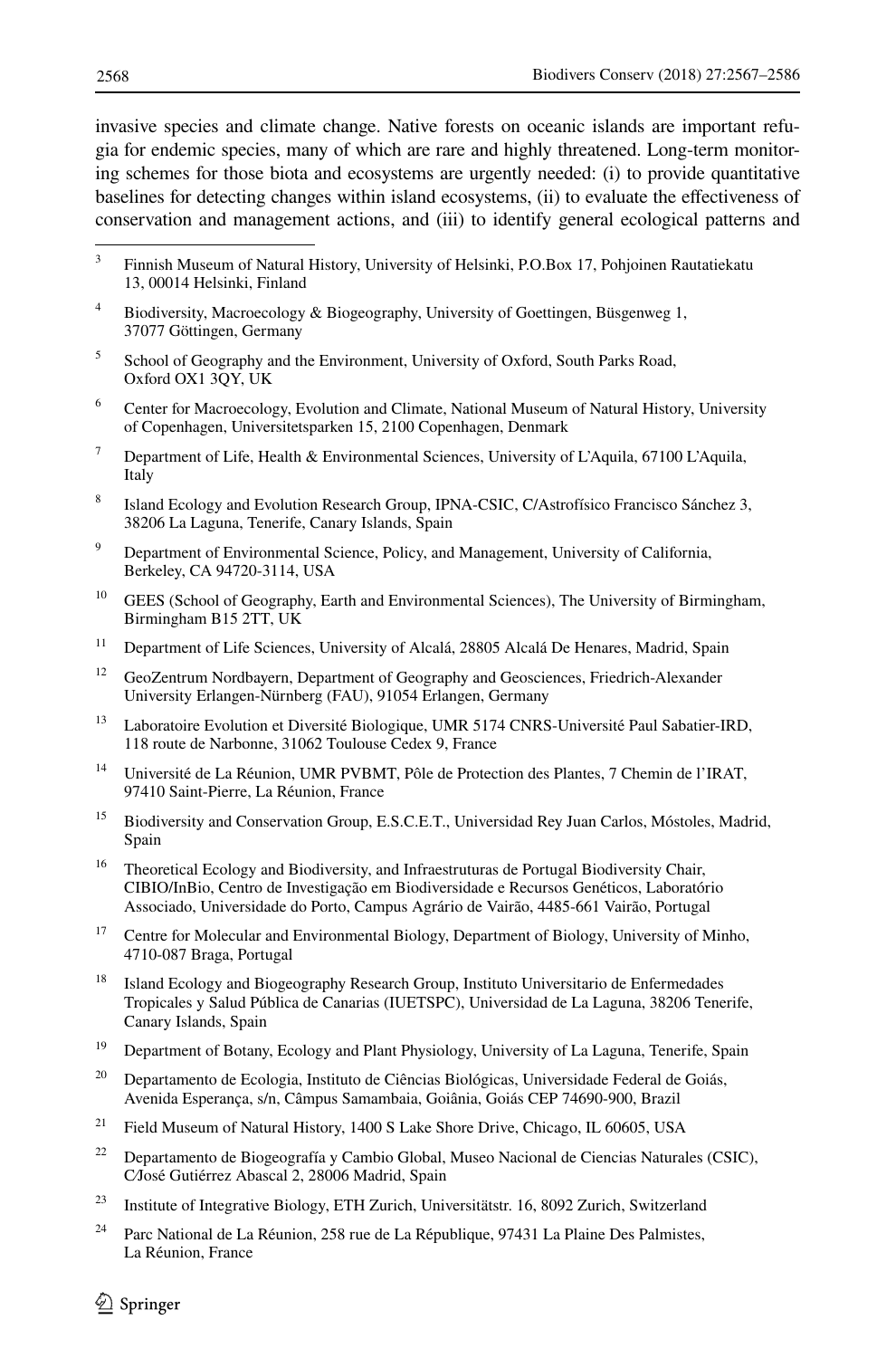processes using multiple island systems as repeated 'natural experiments'. In this contribution, we call for a Global Island Monitoring Scheme (GIMS) for monitoring the remaining native island forests, using bryophytes, vascular plants, selected groups of arthropods and vertebrates as model taxa. As a basis for the GIMS, we also present new, optimized monitoring protocols for bryophytes and arthropods that were developed based on former standardized inventory protocols. Efective inventorying and monitoring of native island forests will require: (i) permanent plots covering diverse ecological gradients (e.g. elevation, age of terrain, anthropogenic disturbance); (ii) a multiple-taxa approach that is based on standardized and replicable protocols; (iii) a common set of indicator taxa and community properties that are indicative of native island forests' welfare, building on, and harmonized with existing sampling and monitoring efforts; (iv) capacity building and training of local researchers, collaboration and continuous dialogue with local stakeholders; and (v) long-term commitment by funding agencies to maintain a global network of native island forest monitoring plots.

**Keywords** Beta-diversity · Ecological gradients · Forest monitoring protocols · Island conservation · Long-term monitoring · Sampling standardization

# **Introduction**

Islands are well known for their unique biodiversity (Whittaker and Fernández-Palacios [2007\)](#page-19-0). Amounting to just 5.3% of the global landmass (Weigelt et al. [2013\)](#page-19-1), islands hold

- <sup>30</sup> Instituto de Patología Animal, Facultad de Ciencias Veterinarias, Universidad Austral de Chile, Valdivia, Chile
- <sup>31</sup> CE3C-Centre for Ecology, Evolution and Environmental Changes, Faculdade de Ciências, Universidade de Lisboa, Lisbon, Portugal
- <sup>32</sup> Plant Biodiversity Research, Department of Ecology & Ecosystem Management, Technical University of Munich, Munich, Germany
- <sup>33</sup> IUCN SSC Species Monitoring Specialist Group, c/o IUCN, Gland, Switzerland
- <sup>34</sup> Ecosystem Management Group, Department of Environmental Systems Science, ETH Zurich, Zurich, Switzerland
- <sup>35</sup> UMR PVBMT, Université de La Réunion, 15 avenue René Cassin, CS 93002, 97 744 Saint Denis, Cedex 9, La Réunion, France
- <sup>36</sup> cE3c Centre for Ecology, Evolution and Environmental Changes/Azorean Biodiversity Group and Universidade dos Açores - Departamento de Ciências e Engenharia do Ambiente, Rua Capitão João d'Avila, São Pedro, 9700-042 Angra do Heroísmo, Terceira, Azores, Portugal

<sup>25</sup> Parque Nacional del Teide. Centro de Visitantes Telesforo Bravo, C/. Dr Sixto Perera González, 25, 38300 La Orotava, Tenerife, Canary Islands, Spain

<sup>26</sup> Department of Animal Biology and Edaphology and Geology, University of La Laguna, 38206 La Laguna, Tenerife, Canary Islands, Spain

<sup>27</sup> Department of Biology, Ecology and Evolution, University of Liège, Liège, Belgium

<sup>28</sup> Departamento de Biodiversidade, Evolução e Meio Ambiente, Instituto de Ciências Exatas e Biológicas, Universidade Federal de Ouro Preto, Ouro Preto, MG 35400–000, Brazil

<sup>&</sup>lt;sup>29</sup> CNRS-Université de Pau et des Pays de l'Adour, Institut des Sciences Analytiques et de Physico-Chimie pour l'Environnement et les Materiaux, MIRA, Environment and Microbiology Team, UMR 5254, BP 1155, 64013 Pau Cedex, France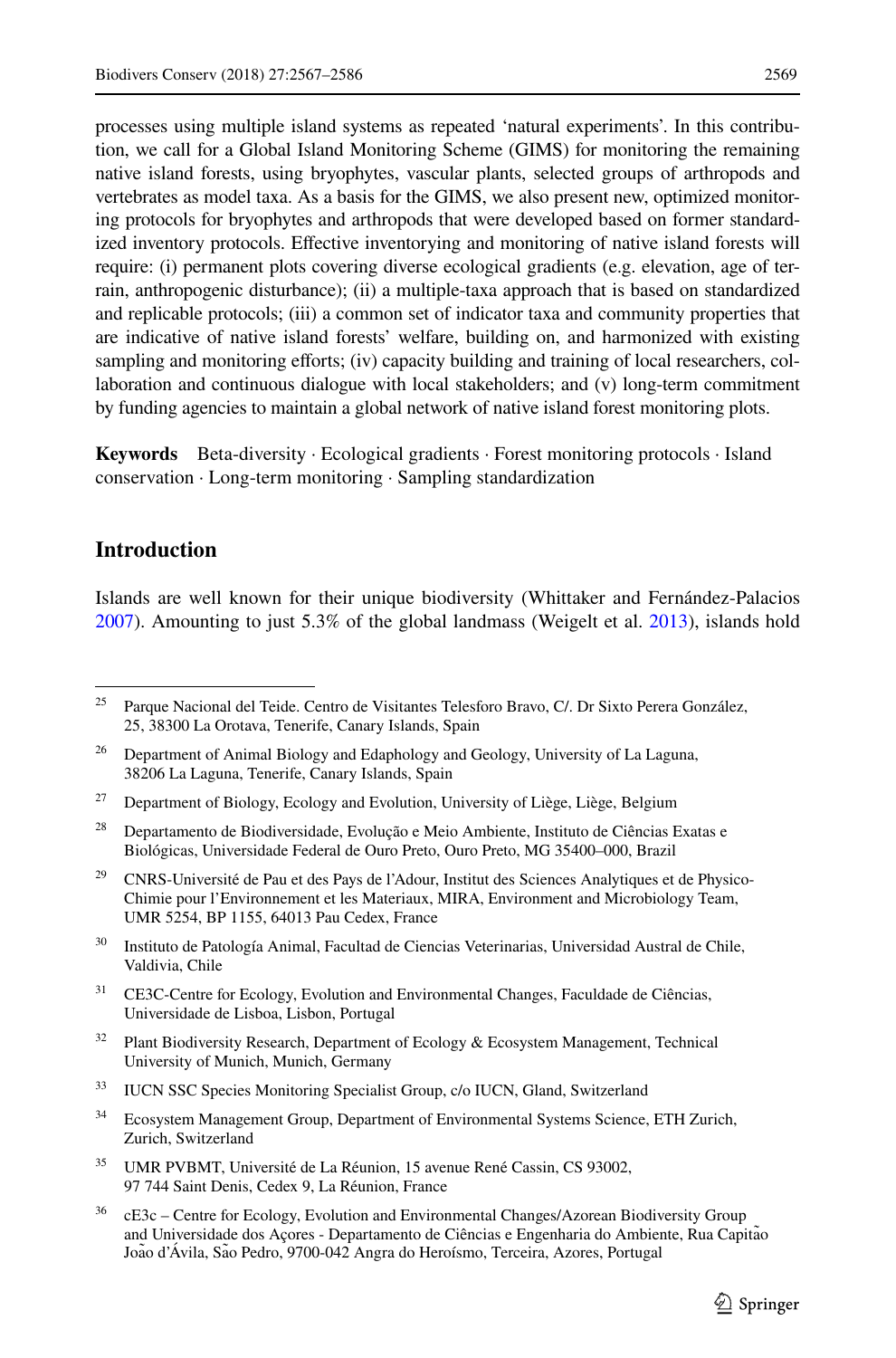a disproportionate amount of the world's biodiversity (Whittaker and Fernández-Palacios [2007;](#page-19-0) Kier et al. [2009\)](#page-17-0), and this is manifest at taxonomic, functional and phylogenetic levels of diversity (Jønsson and Holt [2015](#page-17-1); Warren et al. [2015](#page-19-2); Rominger et al. [2016\)](#page-18-0). High levels of in situ speciation and endemism are an attribute of the most remote islands, where strong dispersal efects leads to the absence of some and the overrepresentation of other taxonomic groups (Carlquist [1974;](#page-15-0) Whittaker and Fernández-Palacios [2007](#page-19-0); Weigelt et al. [2015\)](#page-19-3).

The majority of recorded extinctions have occurred on islands (Whittaker and Fernández-Palacios [2007](#page-19-0); Whittaker et al. [2017](#page-19-4)), including 75% of the better-documented terrestrial vertebrate extinctions (Tershy et al. [2015\)](#page-19-5). Halting biodiversity loss is a key challenge for the twenty-first century (Cardinale et al. [2012;](#page-15-1) Liu et al. [2015](#page-17-2)), and this is particularly true for islands, which are currently highly impacted at all levels of biodiversity (from genes to ecosystems) (Ricketts et al. [2005;](#page-18-1) Caujapé-Castells et al. [2010\)](#page-15-2), with dramatic consequences for community composition, ecosystem functioning and human well-being (Chapin et al. [2000;](#page-15-3) Weiss [2015](#page-19-6)). The recognised importance of islands for global biodiversity conservation is refected by the inclusion of many island archipelagos within the biodiversity hotspots designated by *Conservation International* (see Mittermeier et al. [2005\)](#page-18-2). Island ecosystems face multiple threats, including species invasions (Kuefer et al. [2010;](#page-17-3) van Kleunen et al. [2015](#page-19-7)), land-use change (Caujapé-Castells et al. [2010\)](#page-15-2), resource depletion (including hunting of endangered species; Alcover et al. [2015\)](#page-14-0), and global cli-mate change (Bellard et al. [2014;](#page-15-4) Harter et al. [2015](#page-16-0)). Although these problems are recognized among scientists and conservation managers, there is a substantial lack of societal concern about biodiversity loss and there have been only limited policy responses to it (Balmford and Cowling [2006](#page-15-5); Renn [2008](#page-18-3)), which adds to the risk of biodiversity loss and island ecosystem degradation.

One of the greatest challenges in modern ecology is to distinguish natural changes (e.g. spatial and temporal turnover) from those that arise from, or are mediated by, anthropogenic activities (e.g. native forest loss) (Magurran et al. [2010\)](#page-17-4), specifcally on islands (Nogué et al. [2017](#page-18-4)). Long-term studies are needed to address this problem (e.g. Essl et al. [2015\)](#page-16-1), but island forests are currently poorly represented in the pertinent research networks such as the International Long-Term Ecological Research sites (ILTER—[https://www.ilter](https://www.ilter.network/) [.network/\)](https://www.ilter.network/) (see more details below in [Ongoing inventory and monitoring initiatives within](#page-4-0)  [oceanic archipelagos](#page-4-0) section). Although whole ecosystem manipulative experiments have been undertaken in certain tropical forest ecosystems (Fayle et al. [2015\)](#page-16-2), this kind of approach bears obvious risks at the scale of island ecosystems, including threatening globally unique biota. However, the 'experiment-like', repeated availability of similar changes on diferent islands, such as the ongoing expansion of invasive plant species within montane island forests worldwide (e.g. Cronk and Fuller [1995](#page-15-6); Alexander et al. [2011\)](#page-14-1), creates opportunities for long-term monitoring of biodiversity, ecosystem functioning and global change efects. Coordinated studies can thus provide improved monitoring benchmarks and can shed new light on how island communities are structured, how biodiversity is maintained and how it changes due to anthropogenic infuences. It is thus both a challenge and an opportunity to investigate patterns and processes of long-term change across diferent islands, spanning large climatic gradients and diferent degrees of isolation, for a variety of taxa, for diferent facets of diversity (taxonomic, functional and phylogenetic), and using comparable methods and metrics that quantify spatial and temporal changes in diversity (see e.g. Cardoso et al. [2014](#page-15-7), [2016](#page-15-8)).

Montane forests are often the last remnants of the pristine forests that existed prior to human arrival and which once covered the majority of oceanic volcanic islands in the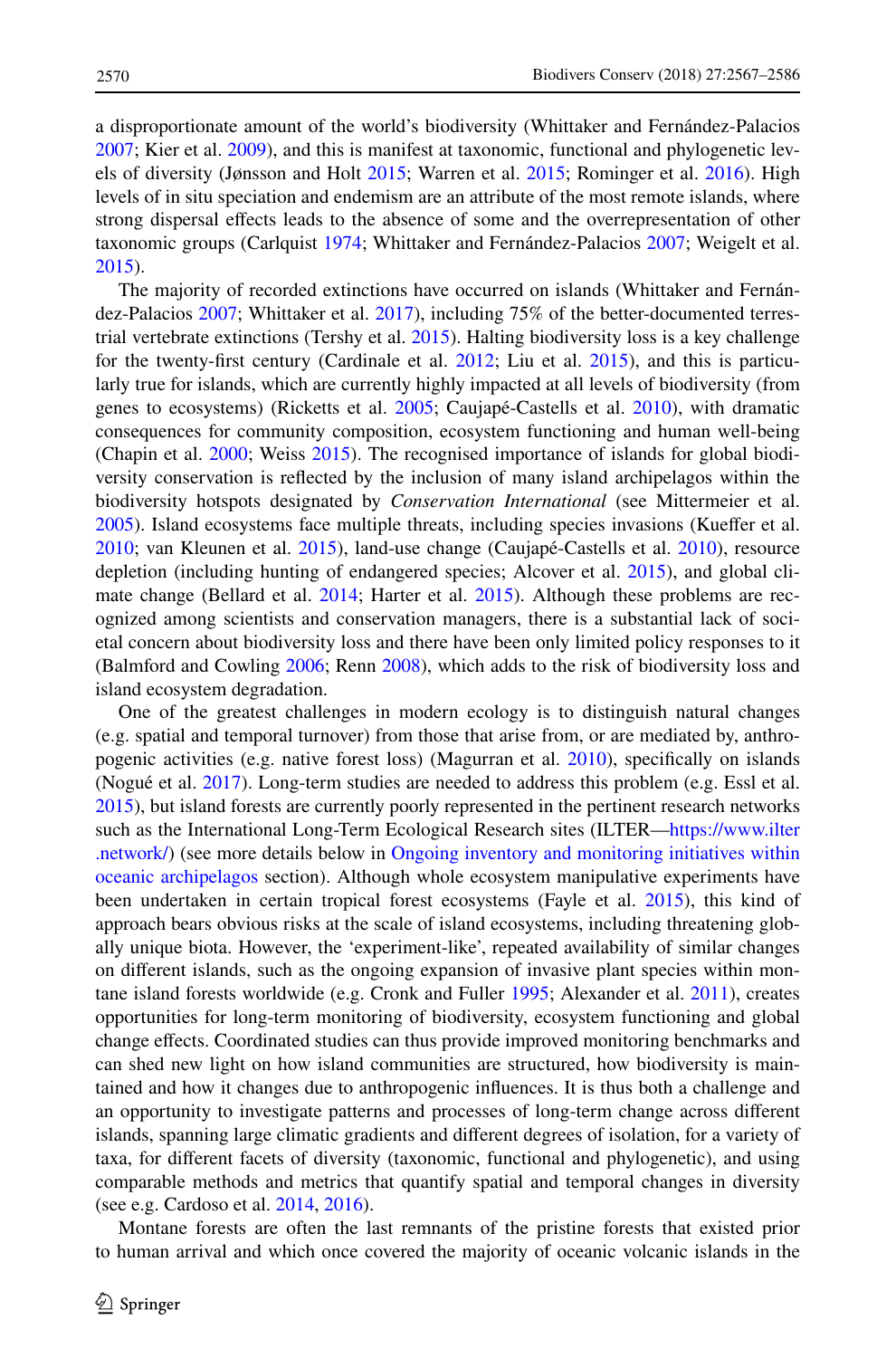low- to mid-latitudes. These habitats are today of critical importance for the protection of island biodiversity, and for the provisioning of a variety of ecosystem services (e.g. water regulation, erosion control, pollination, pest-control, food supply, recreation and tourism). Native montane forests on islands thus contribute to the livelihoods and well-being of local people (MEA [2005](#page-17-5)). However, despite the major importance of native island forests, data are lacking for many of them, a concern further increased by the vulnerability of these systems to global change (Secretariat of the Convention on Biological Diversity [2014](#page-18-5)). Here, we review several inventory and monitoring programs focusing on native island forest biodiversity, with a particular emphasis on mountainous areas in oceanic islands (although the schemes may apply equally well to other biogeographical categories of island). We then propose and outline a Global Island Monitoring Scheme (GIMS) that is based on permanent forest plots, consistent methods, and selected indicator groups of organisms. Our proposal adds to recent calls for enhanced biodiversity monitoring (Schmeller et al. [2017;](#page-18-6) Stephenson et al. [2017](#page-18-7); Walters and Scholes [2017](#page-19-8)) and implies cooperation between environmental agencies responsible for the management of protected areas, and scientists working on the long-term dynamics of biodiversity in native island forests. Our main aim is to propose scientifc standards for a global monitoring scheme of spatial and temporal ecological changes in native island forests. Specifcally, the GIMS will: (i) quantify biodiversity at the ecosystem scale, (ii) quantify changes in species diversity and community composition, (iii) evaluate current conservation practices, and (iv) more broadly, enhance our general understanding of human–biosphere interactions.

The proposed monitoring scheme builds on a growing interest in the use of insular (e.g. Kuefer et al. [2014b](#page-17-6); Borges et al. [2016a;](#page-15-9) Patiño et al. [2017\)](#page-18-8) and montane environments (Huber et al. [2006](#page-17-7)) to answer global questions about biodiversity, environmental change and sustainability (see Appendix S1 for a more detailed list of initiatives).

This contribution is structured into three main sections: (i) a description of ongoing initiatives for standardized studies on islands; (ii) a proposed Global Island Monitoring Scheme (GIMS) for biodiversity dynamics within native island forests; and (iii) implementation of the monitoring protocols and with a proposal for best practices.

### <span id="page-4-0"></span>**Ongoing inventory and monitoring initiatives within oceanic archipelagos**

There are several global biodiversity monitoring schemes already in place, with a broad geographic and taxonomic scope, such as ILTER—*International Long*-*Term Ecological Research* (Vanderbilt and Gaiser [2017\)](#page-19-9), or with a focus on specifc taxa (e.g. the Pan European Common Bird Monitoring Scheme, [www.ebcc.info/pecbm.html](http://www.ebcc.info/pecbm.html)) or specifc regions (e.g. the Circumpolar Biodiversity Monitoring Programme, [https://www.caf.is/monitoring](https://www.caff.is/monitoring) ). There are also several global biodiversity indicator frameworks, such as the Biodiversity Indicator Partnership's indicators used to monitor national and global delivery of the Convention on Biological Diversity (Secretariat for the Convention on Biological Diversity 2014) and the Essential Biodiversity Variables proposed by GEO BON—*Group of Earth Observation Biodiversity Observation Network* ([http://geobon.org/\)](http://geobon.org/) (Pereira et al. [2013](#page-18-9)).

Islands, however, are underrepresented in these initiatives, refecting broader gaps in global biodiversity data sets (e.g. Stephenson et al. [2017](#page-18-7)). Exceptions include the Kasuya Research forest (LTER-EAP-JP-07) and a small number of island forest plots within the CTFS-ForestGEO initiative (<http://www.ctfs.si.edu/plots/summary>; Anderson-Teixeira et al. [2015](#page-14-2)). Only a few long-term projects quantify the impact of global change drivers of island ecosystems (but see Aggemyr and Cousins [2012;](#page-14-3) Vellend et al. [2013](#page-19-10)). The Global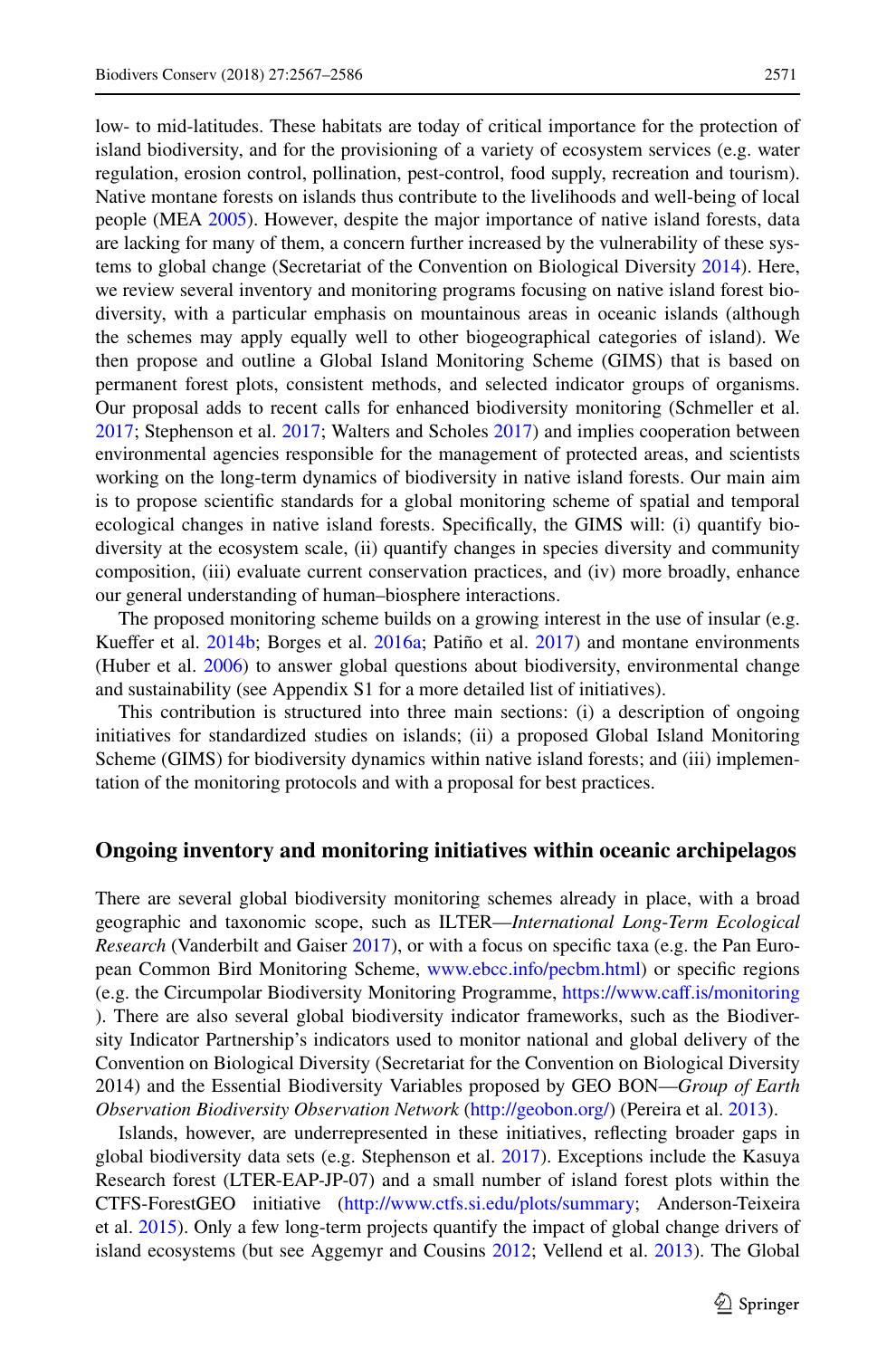Observation Research Initiative in Alpine Environments (GLORIA; Grabherr et al. [2000](#page-16-3)) studies vegetation dynamics in high mountain systems. GLORIA protocols have been adopted for monitoring a few island mountain systems (e.g. Crete, Corsica) (Swerhun et al. [2009\)](#page-19-11) but currently coverage is low for subtropical and tropical islands. The Mountain Invasion Research Network (MIREN) focuses on mountainous ecosystems and includes core research sites in the Canaries and Hawaii (see Kueffer et al. [2014a](#page-17-8); Otto et al. [2014](#page-18-10)), but is focused on invasive plants occurring in anthropogenically disturbed habitats.

Noteworthy national and regional monitoring initiatives are already in place for island plants: (i) the Caribbean network of permanent forest plots for the study of forest dynamics (Lugo [2016](#page-17-9)); (ii) the Pacifc islands initiative PABITRA (the Pacifc-Asia Biodiversity Transect Network) comprising ocean-to-mountain transects on islands across the Pacifc (Mueller-Dombois and Daehler [2005](#page-18-11)); and (iii) the New Caledonian Plant Inventory and Permanent Plot Network (NC-PIPPN), set up in 2005 (Ibanez et al. [2014](#page-17-10)).

With regards to terrestrial invertebrates, the frst large-scale long-term survey of arthropod biodiversity within an oceanic archipelago using standardized sampling was initiated on the Azores in 1999, under the auspices of the BALA project (Biodiversity of Arthropods from the Laurisilva of the Azores; Borges et al. [2005](#page-15-10); Ribeiro et al. [2005;](#page-18-12) Gaspar et al. [2008\)](#page-16-4). Other recent biodiversity inventory and/or long-term monitoring projects focusing on island terrestrial ecosystems are listed in Table S1.

# **Proposal for long‑term monitoring of biodiversity change in native island forests across oceanic archipelagos**

#### **Objectives and criteria**

Species inventories which aim to collect data to assess the taxonomic, phylogenetic and functional facets of biodiversity often involve time-consuming sampling protocols. Species monitoring, in contrast, ideally builds on comprehensive inventories and focuses on a minimum set of indicators that involve less time-consuming protocols but deliver the minimum data necessary to infer temporal trends of community change. For example, inventorying may involve assessing alpha diversity by maximizing the sampled diversity with optimized effort (alpha-sampling sensu Cardoso et al. [2016\)](#page-15-8), whereas monitoring may require assessment of temporal changes in species composition and/or abundances (i.e. beta-diversity) with minimum sampling effort (beta-sampling sensu Cardoso et al. [2016](#page-15-8)).

We therefore propose an integrated Global Island Monitoring Scheme (GIMS) that: (i) is accurate and sustainable in the long-term, (ii) includes protocols that can be applied to both 'short-term' (as a minimum, two comparisons in time within maximum of a 10 year interval) and 'long-term', continuous, monitoring programs, (iii) assesses long-term efects of key global change drivers, and (iv) generates data to inform biodiversity conservation and ecosystem management. Efficiency should be attained by minimizing spatial and seasonal variability (sampling the same sites through time, during the same season), maximizing the environmental variability within the sampled locations, and minimizing sampling bias (through sampling standardization) to reveal true trends in diversity descriptors. In the case of seasonal organisms (e.g. arthropods), sampling each season in a year over several years may be possible if resources are available (see e.g. Borges et al. [2017](#page-15-11)), but it is costly and in most cases the pragmatic choice is to sample in the best season in terms of number of species available.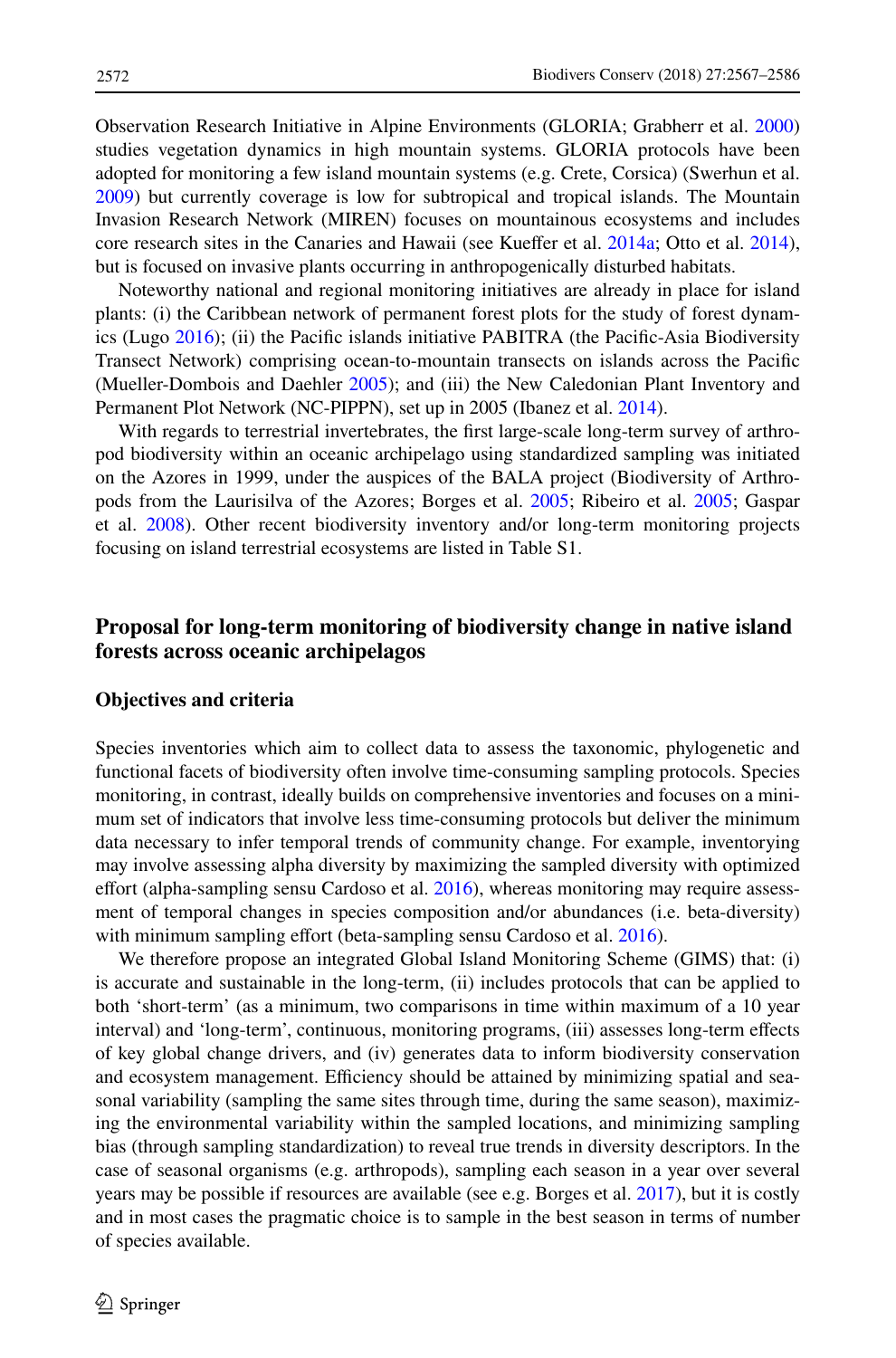#### **Experimental design**

Proxies of ecosystem change should consider efects of climate, land-use and exotic species. Based on the aforementioned objectives, and on the specifcities of each island/archipelago, we advocate the implementation of a general experimental design that is optimized to cover the entire range of ecosystem change (assessed as an index—e.g. LDI—Landscape Disturbance Index [Cardoso et al. [2013](#page-15-12)]). Sampling along an elevational transect allows an evaluation of the impact of climate change at a mesoclimatic scale by investigating e.g. shifts in species abundances and distributional ranges in relation to key environmental gradients such as temperature and precipitation (Alexander et al. [2011](#page-14-1)). To cover the entire range of ecosystem change, we suggest frst placing plots in native forest habitats, and, second, depending on the available resources, placing additional plots in modifed habitats (e.g. production forests, secondary forest, and/or invaded forests). One key challenge is to combine environmental gradients (e.g. elevation) with gradients of forest disturbance, disentangling their relative infuences on biodiversity. This could be achieved by statistical approaches based on variation partitioning techniques (Legendre [2008\)](#page-17-11) or direct measurements using indicators of habitat quality, as described in GEO BON ([2015\)](#page-16-5) (see e.g. "Biodiversity Habitat Index" or "Local Biodiversity Intactness Index"). For instance, paired elevation/disturbance gradients are increasingly popular study systems in mainland areas (e.g. Ensslin et al. [2015](#page-16-6); Gomez-Diaz et al. [2017\)](#page-16-7).

We suggest the use of permanent plots of 50  $m \times 50$  m, based on our previous experience (see NETBIOME-ISLANDBIODIV, Emerson et al. [2017](#page-15-13)). Nevertheless, there are islands (e.g. Tahiti) where the rugged terrain does not allow for the use of plots of that size, and there are taxa for which a plot-based approach is not adequate (e.g. vertebrates) and other methods may be more appropriate (e.g. transects; whole island surveys) (see Appendix S2). Moreover, subsampling can also be made inside these plots, for instance, for small organism such as a bryophytes. The frequency of sampling will difer depending on the objectives, protocols, taxa and available resources (see Appendix S2). Plots can be placed every 200 m along the elevational gradient, as in the NETBIOME-MOVECLIM project (Gabriel et al.  $2014$ ; Henriques et al.  $2016$ ), which may be sufficient to reflect climatic changes afecting species distribution in all selected taxonomic groups (see e.g. Ferreira et al. [2016;](#page-16-10) Patiño et al. [2016\)](#page-18-13).

#### **Selected taxonomic groups**

Within the GEO BON scheme, Pereira et al. ([2010\)](#page-18-14) advocate the use of plants and birds for global terrestrial species monitoring programs. However, a broader mix of taxa is needed for understanding ecosystem functions and the consequences of global changes. Based on our experience with native island forests, we suggest the monitoring of the following groups.

*Bryophytes* are a sensitive indicator group that respond rapidly to environmental change and also provide important ecosystem functions and services (e.g. water supply, nutrient cycles, erosion control). In the absence of roots and a protective cuticle, bryophytes are unable to regulate water exchange, and hence, depend more directly on precipitation and fog than higher plants, making them highly sensitive indicators of variation in precipitation regimes (Tuba et al. [2011\)](#page-19-12) and human disturbance (e.g. Bates and Farmer [1992](#page-15-14)). Bryophytes are highly dispersive species, usually present in all elevation belts. As they are rarely consumed by herbivores, their distributions can be expected to be at equilibrium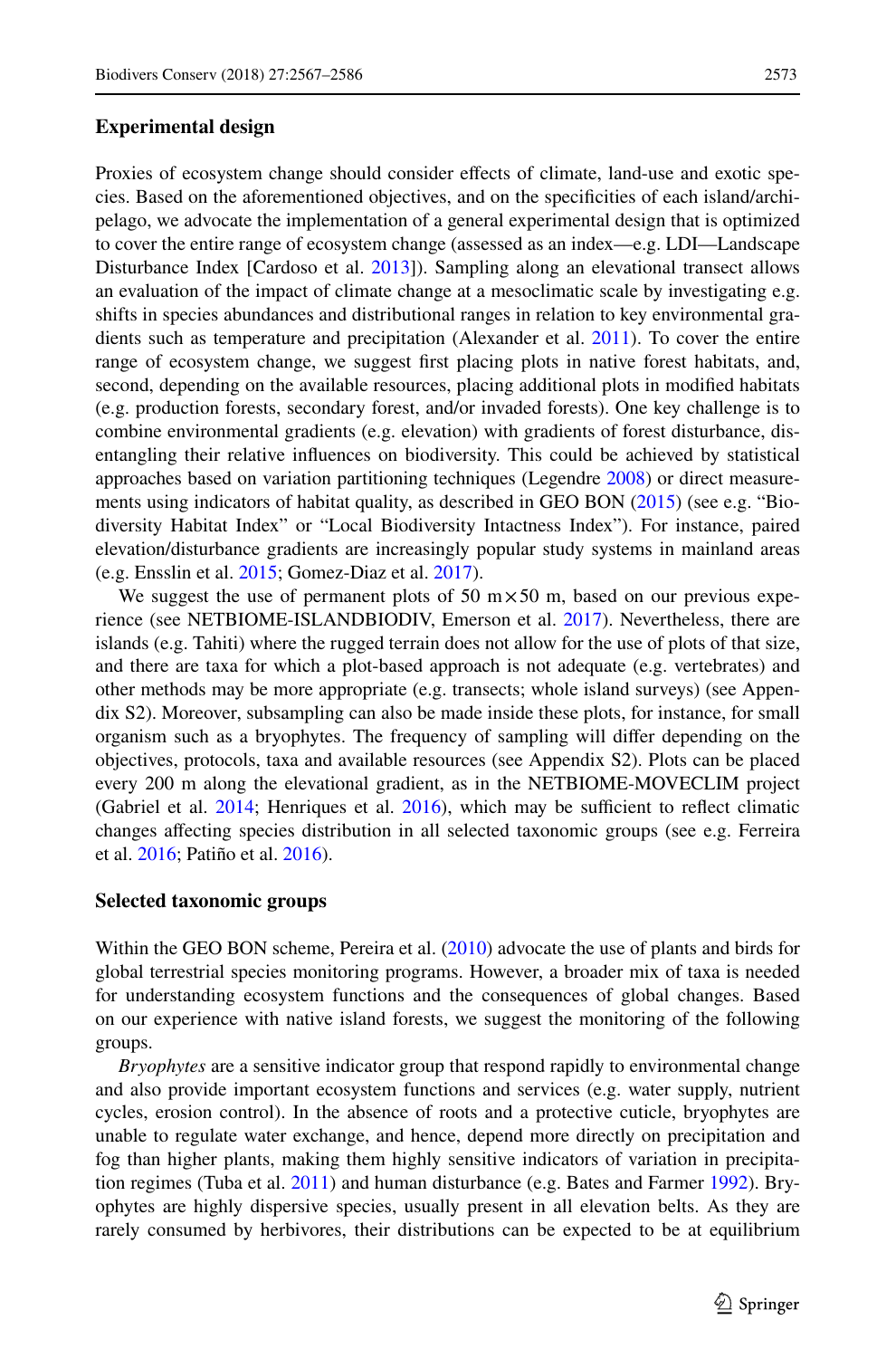with climate (Mateo et al. [2013\)](#page-17-12). Moreover, bryophytes are an important group of pioneer organisms and contribute to humus accumulation and regulation of microclimate (e.g. Van Tooren et al. [1985](#page-19-13)), which is particularly important for the maintenance of forest ecosystems. Together, this makes bryophytes an important group for the evaluation of the impacts of global changes on native island forests.

*Vascular plants* are the principal primary producers and structural elements of most island ecosystems, providing usually the largest share of biomass, as well as crucial ecosystem functions and services (e.g. water supply, nutrient cycles, erosion control). Vascular plants have been frequently used as model systems to study the impact of global change on ecosystem functioning (Naeem et al. [1999\)](#page-18-15).

*Arthropods: spiders and beetles* Arthropods dominate most ecosystems in terms of diversity and abundance. Arthropods are also crucial to ecosystem functioning, and are involved in various ways in regulating invertebrate pests, pollination and decomposition. The choice of spiders and beetles is based both on a comparatively high abundance and diversity in island forest ecosystems and on the existence of an efficient, well-tested inventory and monitoring protocol (COBRA, see below).

*Vertebrates: birds/mammals* are the best-known vertebrates inhabiting island forests. Birds are particularly sensitive to forest loss, degradation and alteration (Pereira et al. [2010](#page-18-14)) and this is more acutely true of the sub-set of forest-specialist species (Matthews et al. [2014\)](#page-17-13). Insular mammal assemblages often contain a large proportion of non-native species (e.g. rabbits, rats, pigs, sheep, goats, cats), which can have strong negative efects on island ecosystems, particularly by suppressing plant cover and regeneration, leading to increased erosion and habitat degradation (Courchamp et al. [2003\)](#page-15-15). However, large and less isolated islands often have native (often endemic) mammals that may be impacted by non-native species, and in these cases monitoring and eradication efforts should be designed to benefit native species (Harris [2009;](#page-16-11) Rickart et al. [2011](#page-18-16)). The monitoring of these vertebrate taxa is thus extremely important for the conservation and management of native island forests.

We acknowledge that other taxonomic groups are also of tremendous importance for forest ecosystems, e.g. fungi (including lichens), molluscs, bees, butterfies, parasitic wasps, moths, amphibians, reptiles, and could potentially be included in a future expansion of the current GIMS proposal, which is already available at IslandLab ([http://islandlab.uac.](http://islandlab.uac.pt/software/ver.php?id=27) [pt/software/ver.php?id=27\)](http://islandlab.uac.pt/software/ver.php?id=27).

#### **Monitoring protocols and optimization**

Several protocols have been proposed for the target taxonomic groups described above (Table [1](#page-8-0) and Appendix S2). Often it is necessary to perform a detailed initial inventory for the selected permanent plots (or for the whole island in the case of vertebrates), particularly for less-studied groups (bryophytes, spiders, beetles). A combination of several methods is proposed to this end (Table [1\)](#page-8-0). The BRYOLAT protocol (Ah-Peng et al. [2012;](#page-14-4) Gabriel et al. [2014](#page-16-8)) is proposed for bryophytes and ferns. Three protocols are proposed for vascular plants: one based on remote sensing, which can provide cost-efficient data; another for the vegetation as a whole, targeting both alpha and beta diversity; and a third one for monitoring rare species of vascular plants, which can also be applied to bryophytes. The COBRA protocol (Cardoso [2009](#page-15-16)) is proposed to monitor spiders and beetles. Protocols for birds and diferent groups of mammals are also suggested (see Appendix S2). The GIMS protocols should be conducted by trained feld teams in order to generate reliable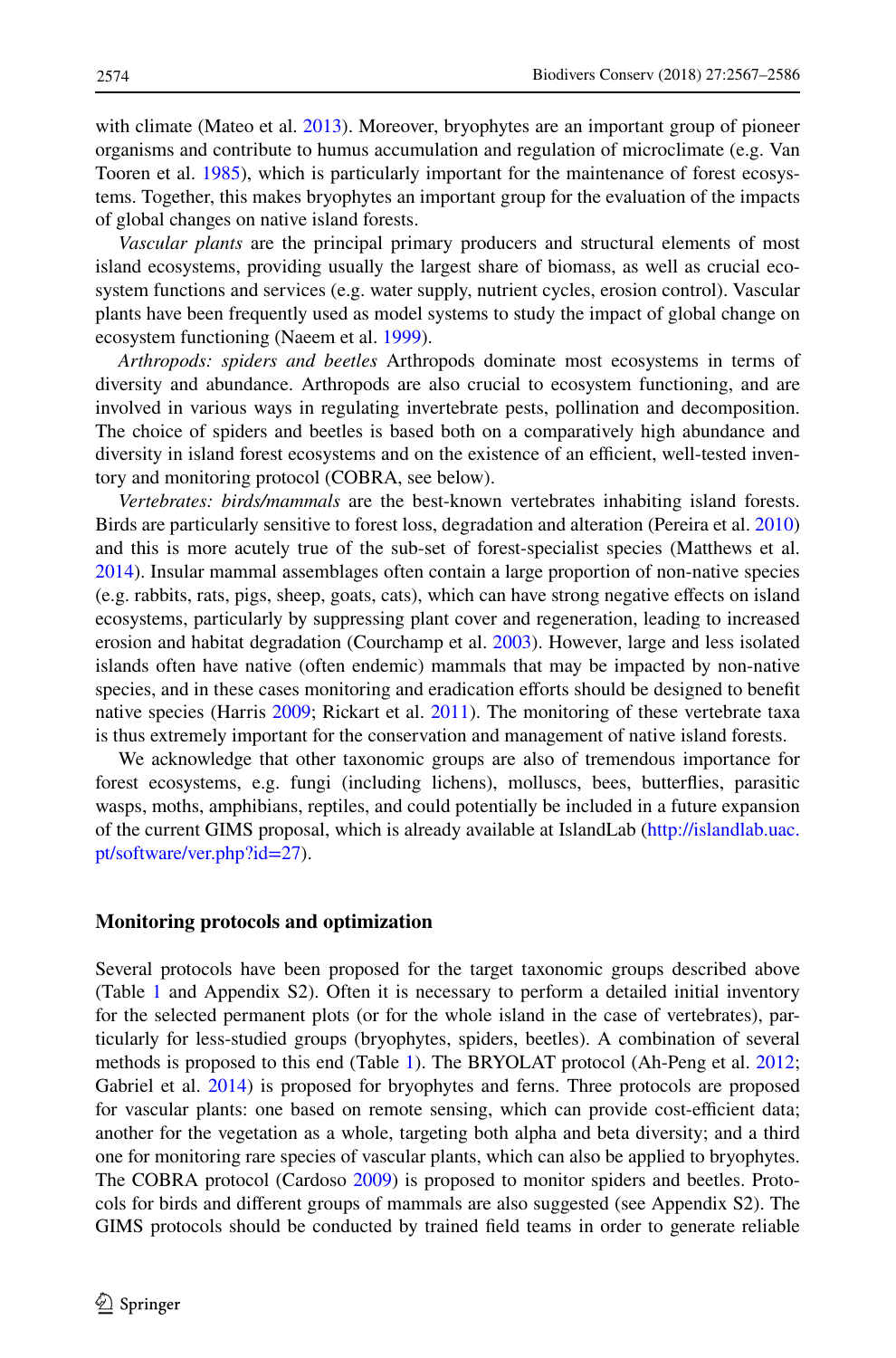|                      | <b>PARTHER COLUMN 200</b>             |                      |                                           |                                                                       |
|----------------------|---------------------------------------|----------------------|-------------------------------------------|-----------------------------------------------------------------------|
| Protocol code        | Protocol name                         | Type of protocol     | Target taxon                              | Minimum sampling frequency                                            |
|                      | BRYOLAT-complete                      | Inventory            | <b>Bryophytes</b>                         | The first survey in a given island                                    |
| m                    | BRYOLAT-monitoring                    | Monitoring           | <b>Bryophytes</b>                         | Five or ten years                                                     |
|                      | Remote sensing                        | Monitoring           | Vegetation patches at the community level | Yearly or seasonal                                                    |
|                      | Whole plot plant species survey       | Inventory/monitoring | All vascular plants                       | The first survey in a given island<br>and then each five or ten years |
|                      | Population monitoring of rare species | Monitoring           | All vascular plants (rare species)        | Yearly                                                                |
|                      | COBRA-complete                        | Inventory            | Spiders; beetles                          | The first survey in a given island                                    |
|                      | COBRA-monitoring                      | Monitoring           | Spiders; beetles                          | Five or ten years                                                     |
|                      | Point-counts                          | Inventory/monitoring | <b>Birds</b>                              | Yearly                                                                |
|                      | Bat                                   | Inventory/monitoring | Bats                                      | Yearly                                                                |
|                      | Non-flying small mammals              | Inventory/monitoring | Non-flying small mammals                  | Five years                                                            |
|                      | Mammal carnivores                     | Inventory/monitoring | Carnivore mammals                         | Five years                                                            |
|                      | Mammal herbivores                     | Inventory/monitoring | Herbivore mammals                         | Five years                                                            |
| $\ddot{\phantom{a}}$ |                                       |                      |                                           |                                                                       |

<span id="page-8-0"></span>Table 1 List of protocols and their characteristics **Table 1** List of protocols and their characteristics

For a full description see Appendix S2 For a full description see Appendix S2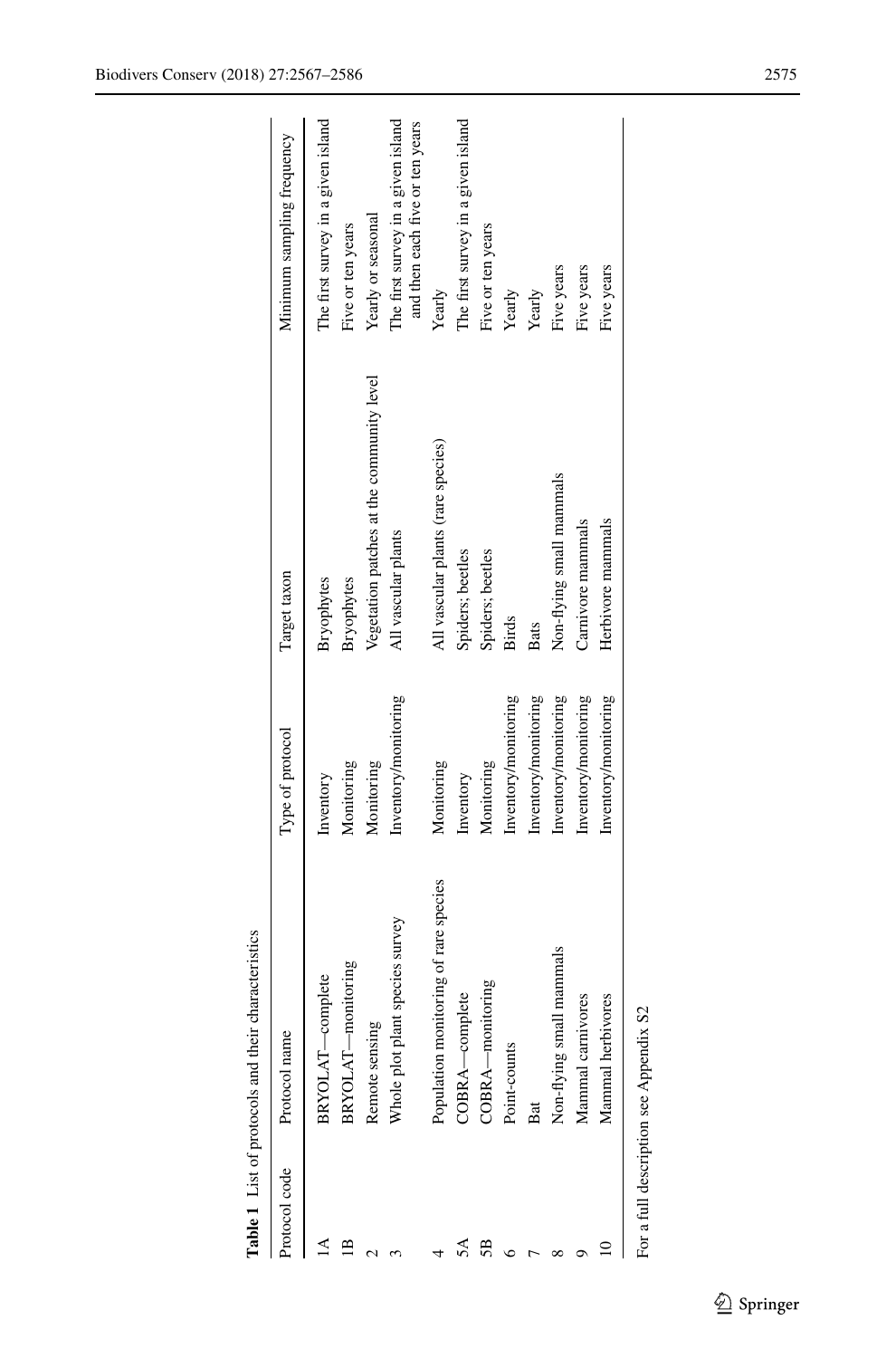data and results, although non-scientists can be involved if properly familiar with the taxa and sampling techniques.

As mentioned previously, an optimal inventory strategy requires the maximization of sampled alpha diversity while minimizing sampling efort (alpha-sampling). In contrast, optimal monitoring requires minimizing the diference between sampled and true beta diversity (i.e. beta-sampling; Cardoso et al. [2016](#page-15-8)), while still minimizing sampling effort. The protocols listed in Table [1](#page-8-0) for vascular plants, birds and mammals are comparatively less time consuming than those for bryophytes and arthropods (BRYOLAT and COBRA protocols), which were originally designed for the inventory of biodiversity, and thus need to be optimized for monitoring. To optimize the protocols for the purpose of monitoring, we took several steps building on previous work by Cardoso et al. ([2016\)](#page-15-8), and developed a version of BRYOLAT-Monitoring and COBRA-Monitoring protocols (see Appendix S2- Protocols) using the R package BAT (Cardoso et al. [2015](#page-15-17)).

#### **Diversity metrics and indicators**

Our proposed protocols allow the calculation of key diversity metrics, including alpha and beta diversity, the latter involving two processes, replacement of species and loss or gain of species between sites or dates (Carvalho et al. [2012](#page-15-18), [2013](#page-15-19)). This framework allows the measurement of directional turnover in assemblage structure (e.g. through time or along environmental gradients) and the quantifcation of changes in community composition (or of a single species population of particular interest) in space and time (Table [1](#page-8-0) and Appendix S2). The changes through time can be compared with an initial baseline inventory for each plot, and true beta replacement and species loss or gain can then be distinguished from random changes with minimal effort. To monitor ecological and anthropogenic drivers and pressures, several indicators can be used, such as the relative abundance or percentage coverage of non-native species and invasive species, detailed microclimatic variables (e.g. Giambelluca et al.  $2013$ ) or indicators such as the "Biodiversity Habitat Index" or "Local Biodiversity Intactness Index", which imply the use of remote-sensing with modelling of local species diversity metrics (GEO BON [2015](#page-16-5)).

The collection of standardized time-series data across regional and global site networks is also relevant from a basic science perspective and enables an evaluation of how diferent macroecological patterns vary in space and time. For example, as noted by Magurran ([2007\)](#page-17-14), temporal variation in the form of Species Abundance Distributions (SADs) has been largely overlooked. Analysis of changes in the shape of the SAD, and the position of individual species within it, should enable more rigorous tests of community assembly models (e.g. niche and neutral models), and facilitate a more comprehensive understanding of commonness and rarity in communities (Magurran [2007;](#page-17-14) Matthews and Whittaker [2015\)](#page-17-15). The collection of standardized temporal abundance data also allows for a better understanding of sampling efects on diferent macroecological patterns (e.g. species–area relationships and SADs), and will be critical to advance ecological theory (Vellend [2016](#page-19-14)). For example, it has been shown that the SADs of samples collected over short durations approximate log-series distributions, whereas the SADs of samples collected over longer durations approximate log-normal distributions (Hubbell [2001;](#page-17-16) Magurran [2007](#page-17-14)). In addition, if ecological information regarding the sampled species is available (e.g. a species' functional role) it is possible to explore how diferent species (e.g. the core–satellite dichotomy) afect diferent patterns, for example the SAD, and how these efects change through time (Magurran and Henderson [2003](#page-17-17); Matthews and Whittaker [2015\)](#page-17-15). Depending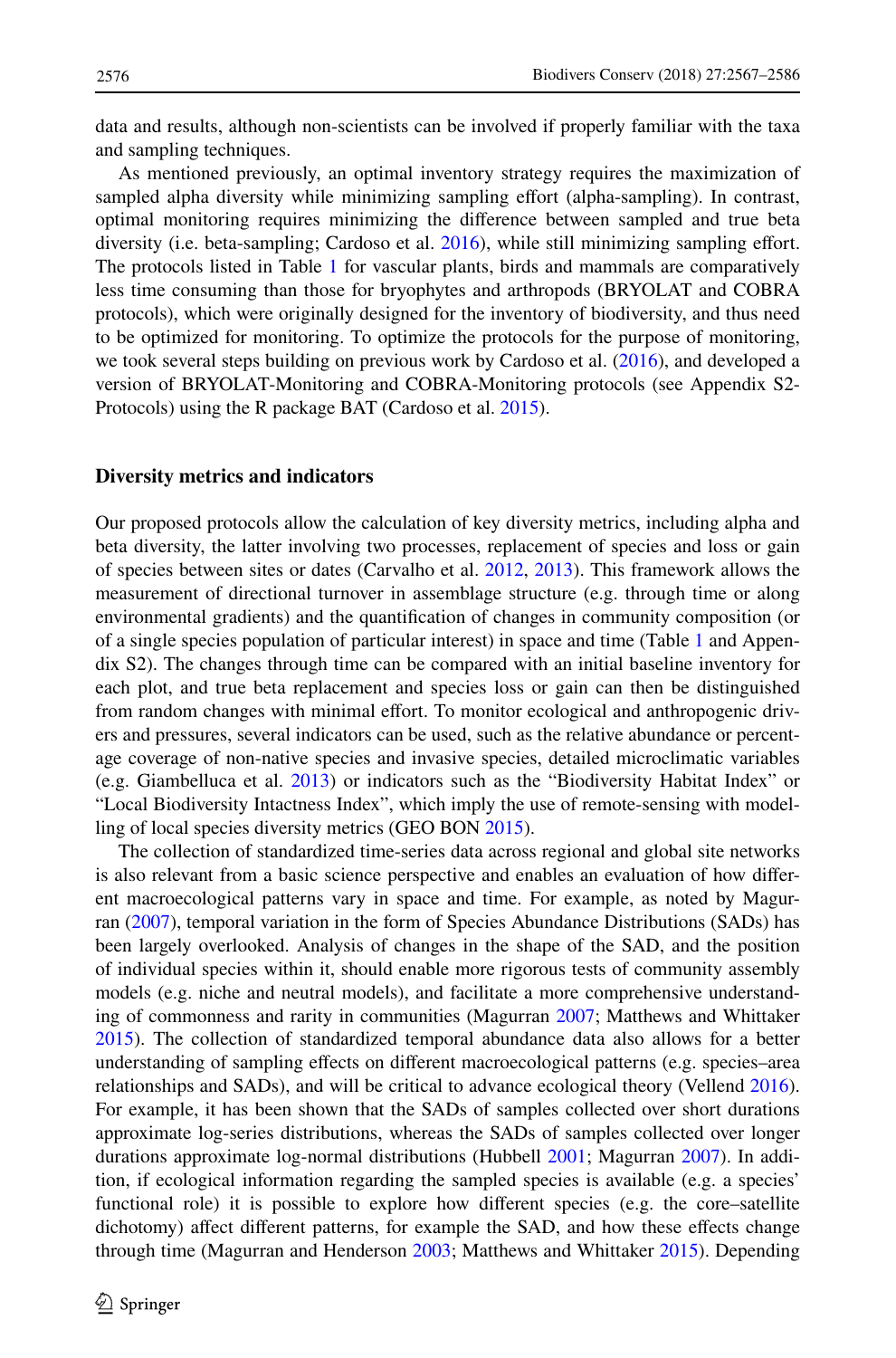on the time interval between surveys, the collection of long-term monitoring data enables researchers to address questions related to temporal turnover in ecological communities, for example, how rates of temporal turnover vary across archipelagos, and how anthropogenic factors afect turnover rates (see Magurran et al. [2010](#page-17-4)). Such data may be a value input for initiatives such as the Intergovernmental Platform on Biodiversity and Ecosystem Services (IPBES).

The indicators that can be derived from our monitoring native island forests proposal are aligned with the Essential Biodiversity Variables (EBV) proposed by Pereira et al. [\(2013](#page-18-9)). In fact, the EBV classes "abundances and distributions", "phenology", and "taxonomic diversity" can be generated in straightforward manner from the implementation of the protocols proposed here (Appendix S2). Such data will be also crucial for validating model predictions (Honrado et al. [2016](#page-16-13)) and demonstrating the impacts of climate change on species distributions on islands (e.g. Ferreira et al. [2016;](#page-16-10) Patiño et al. [2016\)](#page-18-13) and to develop proper programs for controlling and eradicating invasive species. This type of data will also be relevant for many island nations to identify threatened species through IUCN Red List assessments and to monitor the delivery of the Convention on Biological Diversity (CBD) Aichi Targets and the United Nations Sustainable Development Goals (SDGs). Key SDG indicators supported by this work will include the Red List Index and the proportion of countries resourcing work on invasive species.

# **Steps for implementation of a Global Island Monitoring Scheme (GIMS): roadmap and best practices**

The implementation of this multi-archipelago monitoring scheme of island forests implies a number of steps and tasks that we detail below.

#### **Map native forest habitats on islands**

First, it is advisable to acquire both the most recent and the oldest aerial photographs, satellite imagery, historical maps and palaeoecological data (see e.g. Nogué et al. [2017](#page-18-4)), for comparative analyses. However, some caution should be taken when using only the most recent and oldest aerial photos, since these may lead to misleading conclusions if land cover change did not follow a linear pattern over time. Information on biomass evolution, growth form and chemical composition can be obtained by remote sensing, which appears to be the only method for efficiently collecting data over large spatial extents at high spatial resolution (Strand et al. [2007](#page-19-15)). At a high/medium spatial and medium spectral resolution, remote sensing multispectral imagery has been successfully used to map target plant species and communities (e.g. Mitchell and Glenn [2009](#page-18-17)). Hyperspectral images are currently the most widely used imaging source for vegetation studies. The main advantages of using hyperspectral data is that detailed spectral profles can be developed for native and alien plants, and that specifc spectral regions can be analyzed and that those data are most sensitive to the abundance of the species of interest (Underwood et al. [2003\)](#page-19-16). If spectral information is not available, Synthetic Aperture Radar (SAR) data can be useful for vegetation management decision-support when combined with good feld knowledge (Huang and Asner [2009](#page-16-14)). Airborne Laser Scanning (ALS, also referred to as LIDAR—Light Detection And Ranging) may also constitute a suitable tool for mapping key ecosystem properties such as canopy height, biomass and stand structural complexity (Maltamo et al. [2014](#page-17-18)).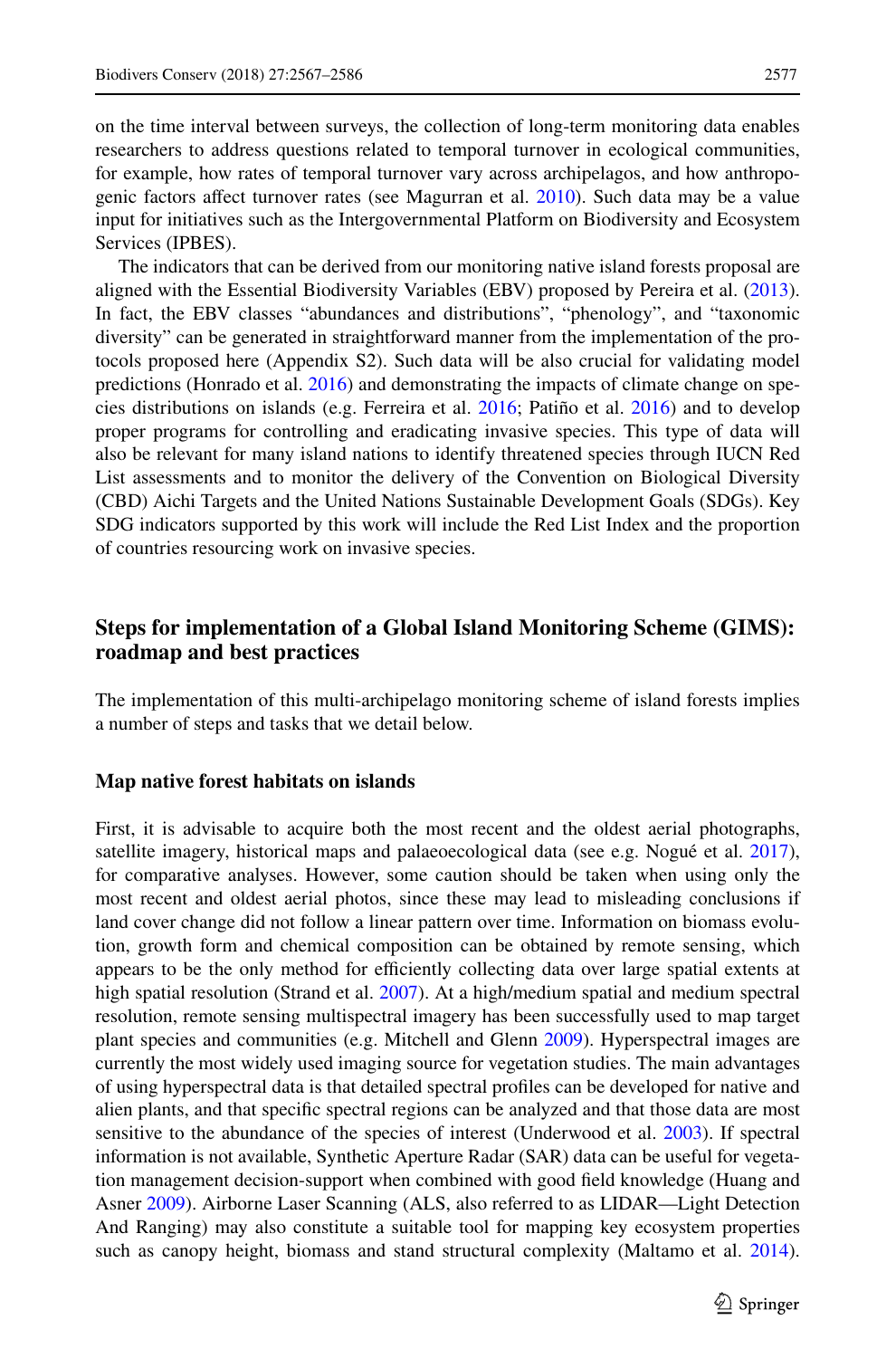The connection between the diferences in vegetation structure observed in the feld and the corresponding ALS-derived parameters can be established in a straightforward way (Zlinszky et al.  $2012$ ). In fact, some of the most successful and detailed insular remote sensing-based vegetation mapping studies have been undertaken on the Hawaiian Islands using a combination of both airborne hyperspectral and LIDAR technologies (e.g. Asner et al. [2011](#page-15-20)). To date, due to climate constraints and the general lack of free-of-charge satellite multispectral remote sensing data (e.g. Landsat) covering most oceanic islands, few successful examples of vegetation mapping are available for islands. Promising case studies exist, focusing on alien invasive species, and have been based on high/medium-spatial resolution multispectral satellite remote sensing data (e.g. Gil et al. [2011;](#page-16-15) Massetti et al. [2016\)](#page-17-19).

### **Site selection**

We propose to sample every 200 m along the elevational gradients from sea level (when native forest habitats are available) to the maximum elevation. The main goal is to study native island forests, selecting at least one 50  $m \times 50$  m plot every 200-m of elevation (in the case of BRYOLAT two smaller 10  $m \times 10$  m plots are set up; Ah-Peng et al. [2012](#page-14-4)). However, another possibility it to select at each elevation a set of plots that cover the entire range of disturbance to forests, from pristine (e.g. NETBIOME-MOVECLIM project; Gabriel et al. [2014\)](#page-16-8) to anthropogenic habitats (e.g. Florencio et al. [2016\)](#page-16-16). After selecting a 50 m×50 m plot at each 200-m elevation, an index of disturbance/transformation based on the distance to the nearest anthropogenic habitats should be calculated for each plot (see e.g. Cardoso et al. [2013\)](#page-15-12). This will allow the monitoring of the impact of the pool of alien species available in the surrounding landscape. Variation partitioning techniques can be used to disentangle interdependency between level of ecosystem change and the environmental gradients (Legendre [2008\)](#page-17-11). Along most elevational gradients on islands, the lower elevations are usually dominated by modified habitats. This might make it difficult to fnd native habitats at all elevation for monitoring. We suggest starting the lower elevation plot at the minimum elevation with adequate native or near-native habitat. In addition, ecological processes and key ecosystem variables (e.g. microclimate variables, soil pH, C:N ratios, net primary productivity, etc.) should be measured in each site/plot using standardized protocols (see e.g. Herrick et al. [2006\)](#page-16-17).

### **Target groups and biodiversity monitoring protocol selection**

Based on Table [1](#page-8-0) and Appendix S2, researchers may frst need to perform an inventory of biodiversity using diferent protocols for bryophytes (1A), vascular plants, including ferns (3), spiders/beetles (5A), birds (6), and mammals (7–10). After the initial inventory, monitoring should proceed using the protocols 1B (bryophytes), 2–4 (vascular plants), 5B (spiders/beetles), 6 (birds), and 7–10 (mammals). Caution should be taken when sampling and manipulation rare and threatened species. Some island states have lists of threatened species and permits should be obtained to sample and monitor those species (see more details in Appendix S2).

The workload required for comprehensive taxonomic surveys remains high and is particularly challenging for under-surveyed islands and taxa. For taxa like vascular plants and vertebrates, species identifcation should be straightforward and based on vouchers for morphological identifcation and/or DNA barcoding (see e.g. Gonzalez et al. [2009\)](#page-16-18). For groups such as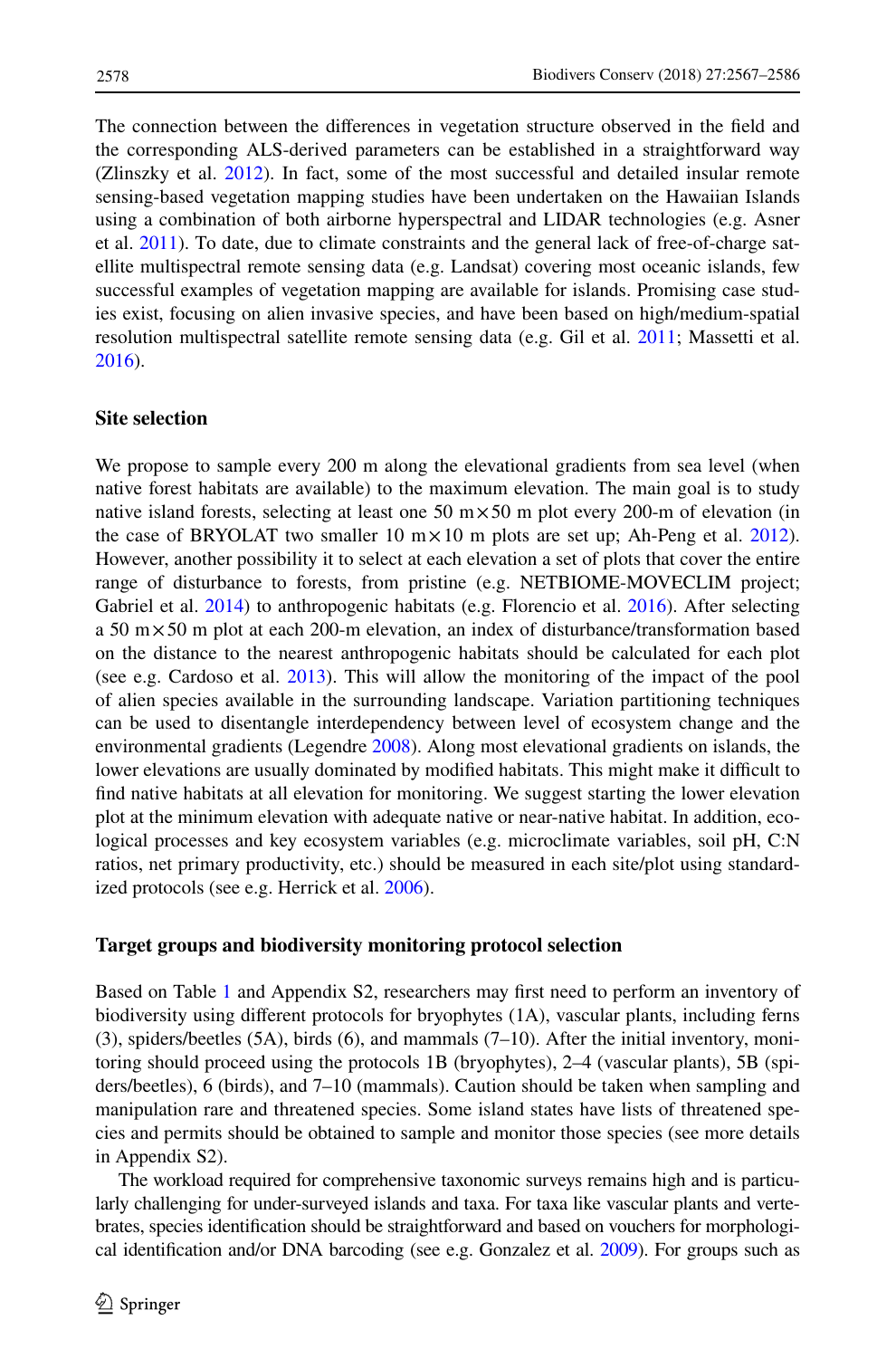spiders and beetles, and some critical bryophyte and vascular plants genera, the taxonomic impediment (Linnean shortfall) can be an issue in tropical islands (e.g. Cardoso et al. [2011;](#page-15-21) Hortal et al. [2015](#page-16-19)), and in addition to the need for taxonomic expertise for identifying the species or determining morphospecies, it is desirable to have access to DNA barcoding for the detection of cryptic species and help on assignment of species that may be afected by split-ting and lumping processes in sorting morphospecies (see also Emerson et al. [2017\)](#page-15-13). Furthermore, the recent advances in sequencing techniques now allow third-generation sequencing directly in the field (e.g. Parker et al. [2017](#page-18-18)), which opens very promising avenues for novel ways of DNA-based identifcation beyond the limits of predefned barcoding regions. In particular, given the importance of being able to assess identity and abundance of all individuals in an entire community, approaches are being developed that allow massive sequencing of entire communities at minimal cost (Krehenwinkel et al. [2018](#page-17-20)). While species richness can be routinely identifed by sequencing bulk samples, new approaches also allows estimation of species abundance (Krehenwinkel et al. [2017](#page-17-21)). This in turn allows development of metrics of community stability and turnover in the context of food web structure and species abundance distributions. Additionally, by integrating data on identity and food webs with phylogenetic data, these approaches provide insights into changes in communities based on genetic data.

#### **Data and specimens archiving, sharing and science communication**

Data archiving and sharing strategies are critical for the successful implementation of longterm biodiversity studies (Michener [2015](#page-18-19); Mills et al. [2015\)](#page-18-20). First, specimen archiving should be guaranteed using public natural history collections (registered herbaria for vascular plants and bryophytes, zoological collections for arthropods and eventually some birds and mammals or their DNA). Collected specimens are the primary data arising from surveys and monitoring and have to be stored and made publicly available for cross-checking and future research (see Schilthuizen et al. [2015\)](#page-18-21). We advise also that some ethical procedures should be follow avoiding sampling with removal of rare plants and vertebrates. Data papers should be pro-moted (e.g. Borges et al. [2016b\)](#page-15-22) to foster synthesis and comparative studies and we propose the creation of a repository of raw data following common community standards such as the Darwin Core, which is available at Biodiversity Data Journal via the Data Paper format and connected to GBIF using the Pensoft IPT server or other IPT server available in other institutions. Alternatively, a more sophisticated option will be the Ecological Metadata Language (EML), which can also be used to document ecological data in modules (see [https://knb.ecoin](https://knb.ecoinformatics.org/%23external//emlparser/docs/index.html) [formatics.org/#external//emlparser/docs/index.html\)](https://knb.ecoinformatics.org/%23external//emlparser/docs/index.html).

Obtained distribution data should be also made available in regional portals such as the Azores Bioportal, <https://azoresbioportal.uac.pt/> (Borges et al. [2010](#page-15-23)) or BIOTA Canarias (<http://www.biodiversidadcanarias.es/atlantis/common/index.jsf>) as well as globally aggregated in GBIF and through the IUCN Red List of Threatened species, as appropriate. It is further necessary to ensure that the data can be noticed and used by decision makers, and allow national reporting to multilateral environment agreements such as the CBD. Intellectual property rights and authorship issues need to be considered when making the data available, but access restrictions often hinder scientifc use and synthesis of data from many monitory programs and databases (e.g. GLORIA, MIREN, TRY, sPlot, etc.). Monitoring protocols should thus ensure that data become (at least in time) publicly available and easily accessible. All these actions should be complemented by activities that promote science communication for conservation managers and the general public, using participatory strategies and web technologies (e.g. Amorim et al. [2016;](#page-14-5) Arroz et al. [2016\)](#page-14-6).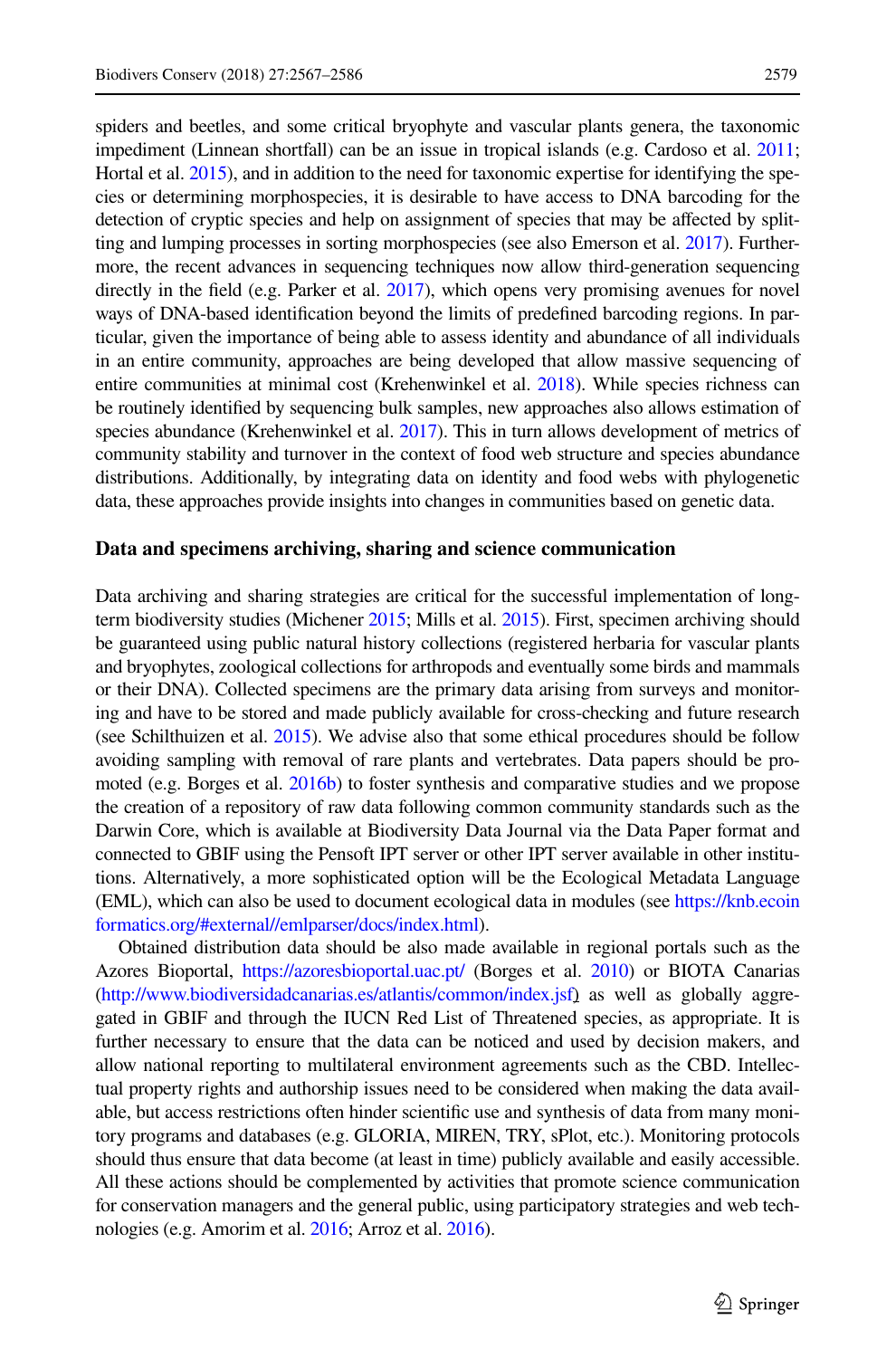# **Conclusions**

If we wish to understand the consequences of ongoing global environmental change on island forest ecosystems, and make informed decisions on the conservation of biodiversity and ecosystem functions, long-term monitoring is a central prerequisite. The urgent need to quantify and compare rates of changes in species diversity and ecosystem properties and to establish such a monitoring scheme is widely recognized in e.g. the "Declarations for Islands" (Réunion [2008;](#page-18-22) Guadeloupe [2014](#page-16-20)) and initiatives such as the Council of Europe BERN Convention on Islands, CBD-GLISPA and the Samoa Pathway. The methods should build upon, and be consistent with existing measures, and be linked as far as possible to indicators for other biomes. To address these points, we propose a Global Island Monitoring Scheme (GIMS), inclusive of specifc protocols for bryophytes, vascular plants, selected groups of arthropods and vertebrates (native and exotic). These protocols should be standardized, thus allowing the comparison of samples in space and time, and optimized, as resources are invariably scarce and efficiency is fundamental to obtaining as much information as possible with minimum sampling efort. Most of the protocols we propose have been previously tested and proved suitable, efficient, feasible, flexible, transparent and accountable. Importantly, we must ensure data are made available to local environmental stakeholders and decision-makers in forms that meet their needs (see e.g. Montambault et al. [2015](#page-18-23); Stephenson et al. [2017\)](#page-18-7). Our proposal focuses on native island forests, but some of the proposed experimental design and protocols can be extended to other habitats as well. In fact, this step has already been taken in the Azores (see e.g. Cardoso et al. [2009;](#page-15-24) Florencio et al. [2016](#page-16-16)).

A key challenge will be to apply the proposed protocols to many islands and archipelagos, attracting collaborative work towards achieving conservation goals (Kuefer [2012](#page-17-22)). Biodiversity surveying and monitoring does not have to be an expensive endeavour (Gardner et al. [2008;](#page-16-21) Pereira et al. [2010](#page-18-14)) and, considering the pressing current and future environmental change, efective management will not be possible without proper long-term monitoring of island ecosystems. Platforms like LIFE, BIODIVERSA, HORIZON2020 and BEST can be used to apply for funding. In addition, the inventorying and monitoring of biodiversity in the long-term, needs reinforcement of local teams, including technical assistants for feld work and specimen sorting. Such monitoring cannot rely solely on project funding to be sustainable, but should involve also funding of permanent positions by regional governments and local conservation organizations as well as national parks and botanical gardens to ensure continuity.

Finally, we hope that our GIMS proposal will encourage colleagues from diferent archipelagos, leading them to implement long-term biodiversity monitoring protocols and to share their fndings with the scientifc community, decision-makers, and the general public. We believe that all the proposed steps are essential for improving knowledge on island biodiversity, and thus for valuing and safeguarding the unique natural legacy of the world's oceanic islands.

**Acknowledgements** We would like to thank all colleagues who supported this work for their inspiration in discussing the importance of island biodiversity monitoring within the project MACDIV (FCT-PTDC/BIABIC/0054/2014). Data were derived from previous projects NETBIOME-MOVECLIM (M2.1.2/F/04/2011/NET), NETBIOME-ISLANDBIODIV (NETBIOME/0003/2011). We also acknowledge inspired discussions within the thematic line "Island Ecology" framed by the strategic plan of the Centre for Ecology, Evolution and Environmental Changes (cE3c) in Portugal. Study leave for PAVB and RG to work on this manuscript during a stay at the Finnish Museum of Natural History, University of Helsinki in March 2016 and Open Access to this manuscript were supported by the project MACDIV (FCT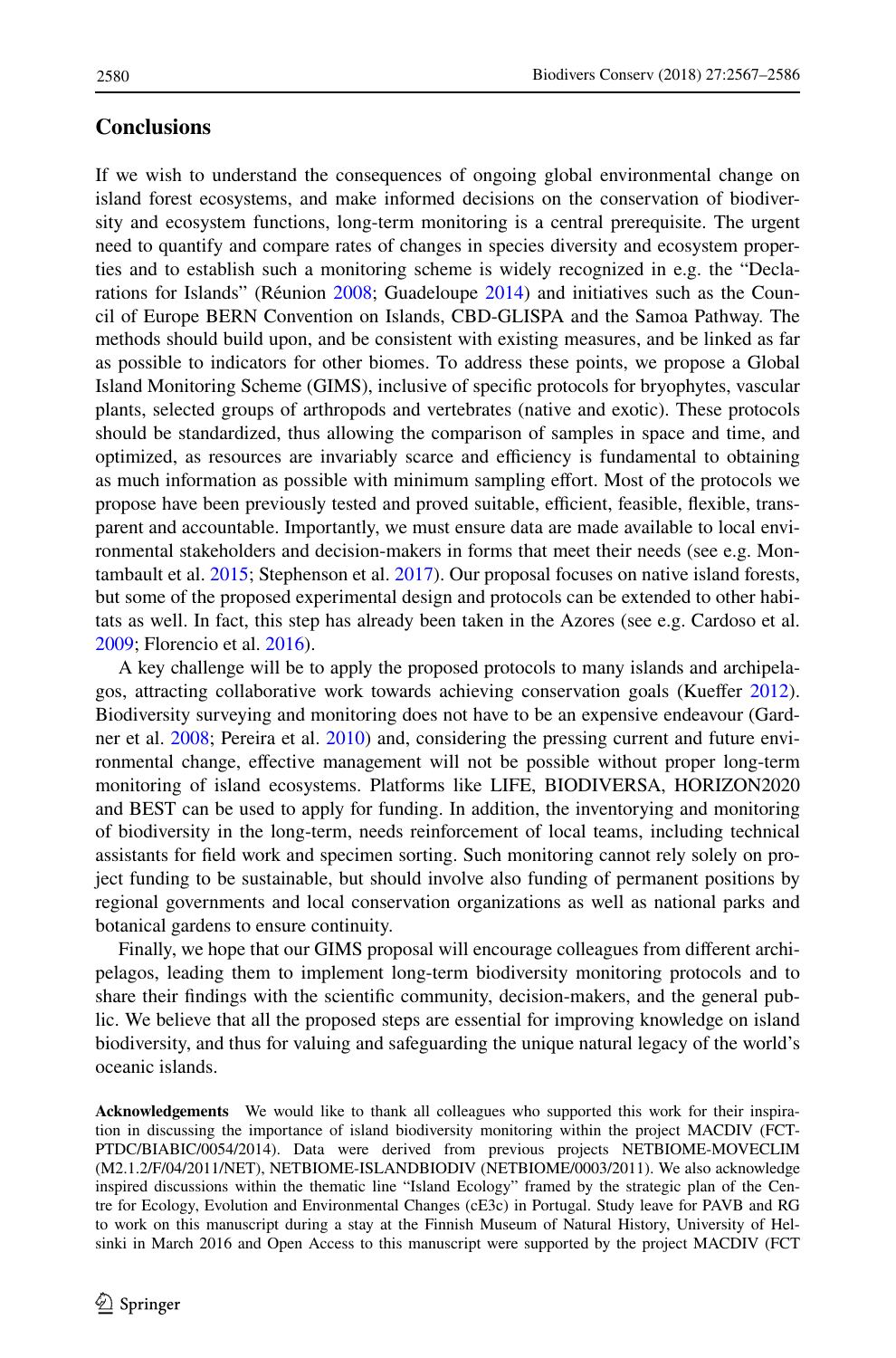- PTDC/BIABIC/0054/2014). For the development of this paper the work of CR, MB, AG and IRA was partly supported respectively by grants FCT-SFRH/BPD/91357/2012, FCT-SFRH/BPD/86215/2012, FCT-SFRH/BPD/100017/2014 and FCT-SFRH/BPD/102804/2014. AMCS was supported by a Marie Curie Intra-European Fellowship (IEF 331623 'COMMSTRUCT') and by a Juan de la Cierva Fellowship (IJCI-2014-19502) funded by the Spanish 'Ministerio de Economía y Competitividad'. MF was funded by the Direcção Regional da Ciência, Tecnologia e Comunicações (DRCT) (M3.1.7/F/002/2011) and by the Conselho Nacional de Desenvolvimento Científico e Tecnológico-CNPq (401045/2014-5), program Ciência sem Fronteiras funded by the University of Alcalá (Spain). SPR is supported by CNPq/Brazil. LBA's worked on this manuscript within the project MOMENTOS (PTDC/BIA-BIC/5558/2014). GIMS will be implemented in La Réunion, with the DIVINES project (POE 2014-2020 FEDER) granted to DS and CAP at the University of La Réunion and to BL at the National Park of La Réunion.

**Author contributions** PAVB, PC and RG designed the study and led the writing, with a substantial input from HK, RJW, BCE, SF, AG, RGG, TJM, AMCS, MJS and CT. PB, RG, CAP collected the data and PC performed data analysis for the new monitoring protocols. CAP, SCA, RG, JMGM, JP, CS, MSS and AV performed the bryophyte protocols discussion. RBE, JMFP, AG, CK, HS, MS, DS and CT performed the vascular plants protocols discussion; IRA, MB, JCC, BE, SF, MF, RGG, JH, JLM, HL, JM, RN, PO, CR, AJP, CR, SPR, FR, AJR, AMCS, ARMS, AOS, VV and PC performed the arthropod protocols discussion. LH, PR, BL, LLL and MSR performed the vertebrate protocols discussion. AMA, JMA, HK, PJS and PAVB performed the policy discussion. LBA, MB, PC, JCC, BE, SF, RG, AG, CK, TJM, JP, SPR, HS, MS, RJW and PAVB discussed some methodological issues. All authors have read and approved the fnal version of the manuscript. With the exception of PAVB, PC, RG, BCE, SF, AG, RGG, HK, TJM, AMCS, MJS, CT and RJW the remaining authors are ordered alphabetically.

**Open Access** This article is distributed under the terms of the Creative Commons Attribution 4.0 International License [\(http://creativecommons.org/licenses/by/4.0/](http://creativecommons.org/licenses/by/4.0/)), which permits unrestricted use, distribution, and reproduction in any medium, provided you give appropriate credit to the original author(s) and the source, provide a link to the Creative Commons license, and indicate if changes were made.

### **References**

- <span id="page-14-3"></span>Aggemyr E, Cousins SAO (2012) Landscape structure and land use history infuence changes in island plant composition after 100 years. J Biogeogr 39:1645–1656. [https://doi.org/10.111](https://doi.org/10.1111/j.1365-2699.2012.02733.x) [1/j.1365-2699.2012.02733.x](https://doi.org/10.1111/j.1365-2699.2012.02733.x)
- <span id="page-14-4"></span>Ah-Peng C, Wilding N, Kluge J, Descamps-Julien B, Bardat J, Chuah-Petiot M, Strasberg D et al (2012) Bryophyte diversity and range size distribution along two altitudinal gradients: Continent vs. Island. Acta Oecol-Int J Ecol 42:58–65. <https://doi.org/10.1016/j.actao.2012.04.010>
- <span id="page-14-0"></span>Alcover JA, Pieper H, Pereira F, Rando JC (2015) Five new extinct species of rails (Aves: Gruiformes: Rallidae) from the Macaronesian Islands (North Atlantic Ocean). Zootaxa 4057(2):151–190. [https://doi.](https://doi.org/10.11646/zootaxa.4057.2.1) [org/10.11646/zootaxa.4057.2.1](https://doi.org/10.11646/zootaxa.4057.2.1)
- <span id="page-14-1"></span>Alexander JM, Kuefer C, Daehler CC, Edwards PJ, Pauchard A, Seipel T, MIREM consortium, (2011) Assembly of nonnative foras along elevational gradients explained by directional ecological fltering. Proc Natl Acad Sci USA 108:656–661. <https://doi.org/10.1073/pnas.1013136108>
- <span id="page-14-5"></span>Amorim IR, Arroz AM, São Marcos R, Borges PAV, Gabriel R (2016) Bugs and society II: testing two communication strategies for public engagement in the Azores. In: Castro P, Azeiteiro UM, Bacelar Nicolau P, Leal Filho W, Azul AM (eds) Biodiversity and education for sustainable development. Springer World Sustainability Series, Dordrecht, pp 125–153
- <span id="page-14-2"></span>Anderson-Teixeira KJ, Davies SJ, Bennett AC, Gonzalez-Akre EB, Muller-Landau HC, Joseph Wright S et al (2015) CTFS-ForestGEO: a worldwide network monitoring forests in an era of global change. Glob Chang Biol 21:528–549.<https://doi.org/10.1111/gcb.12712>
- <span id="page-14-6"></span>Arroz AM, Gabriel R, Amorim IR, São Marcos R, Borges PAV (2016) Bugs and society I: raising awareness about endemic biodiversity. In: Castro P, Azeiteiro UM, Bacelar Nicolau P, Leal Filho W, Azul AM (eds) Biodiversity and education for sustainable development. Springer World Sustainability Series, Dordrecht, pp 69–89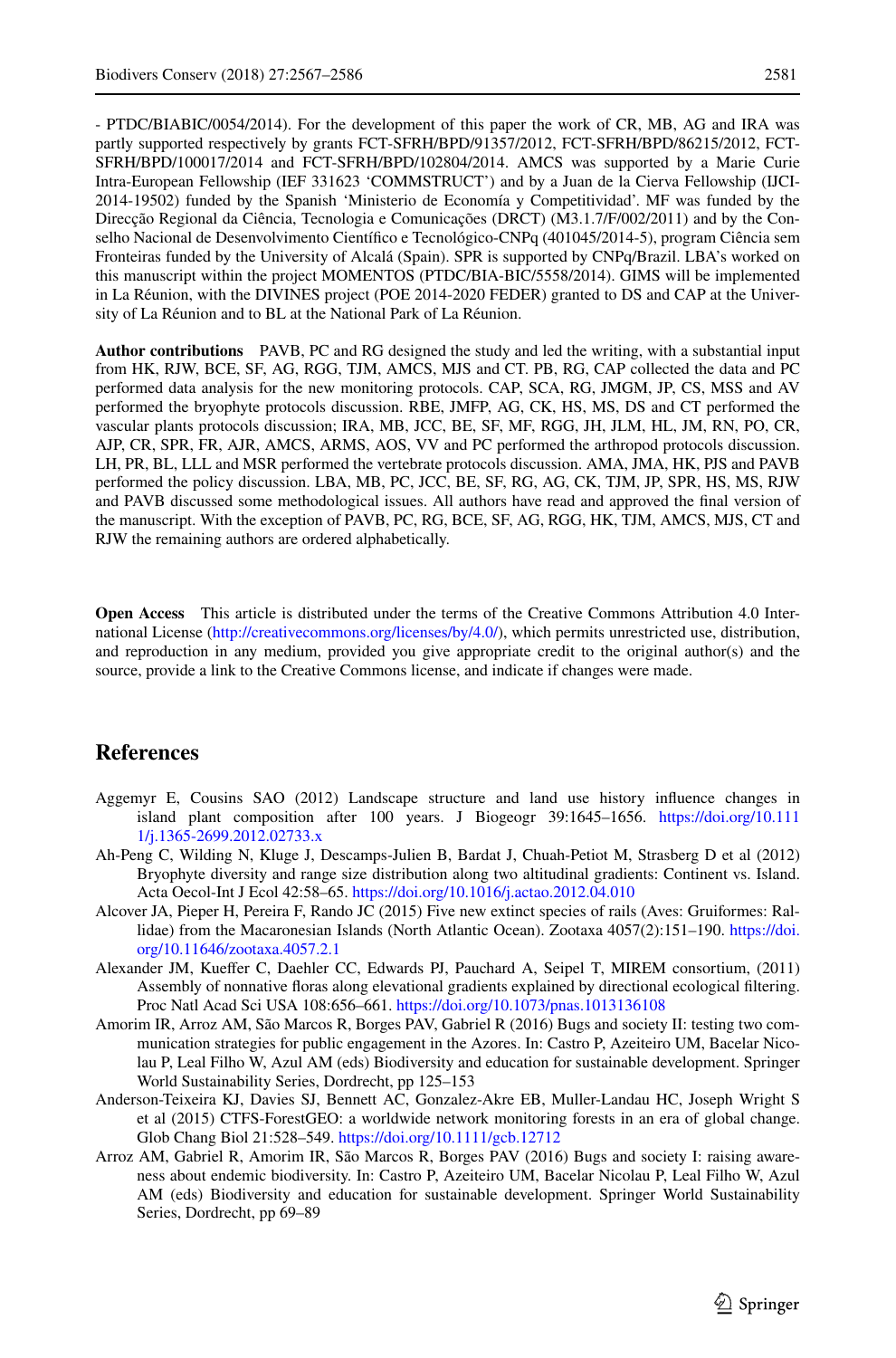- <span id="page-15-20"></span>Asner GP, Hughes RF, Mascaro J, Uowolo AL, Knapp DE, Jacobson J, Kennedy-Bowdoin T, Clark JK (2011) High-resolution carbon mapping on the million-hectare Island of Hawaii. Front Ecol Environ 9:434–439.<https://doi.org/10.1890/100179>
- <span id="page-15-5"></span>Balmford A, Cowling RM (2006) Fusion or failure? The future of conservation biology. Conserv Biol 20:692–695.<https://doi.org/10.1111/j.1523-1739.2006.00434.x>

<span id="page-15-14"></span>Bates JW, Farmer AM (1992) Bryophytes and lichens in a changing environment. Clarendon Press, Oxford

- <span id="page-15-4"></span>Bellard C, Leclerc C, Courchamp F (2014) Impact of sea level rise on the 10 insular biodiversity hotspots. Global Ecol Biogeogr 23:203–212. <https://doi.org/10.1111/geb.12093>
- <span id="page-15-10"></span>Borges PAV, Aguiar C, Amaral J, Amorim IR, André G, Arraiol A et al (2005) Ranking protected areas in the Azores using standardized sampling of soil epigean arthropods. Biodivers Conserv 14:2029– 2060.<https://doi.org/10.1007/s10531-004-4283-y>
- <span id="page-15-23"></span>Borges PAV, Gabriel R, Arroz A, Costa A, Cunha R, Silva L, Mendonça E, Martins AF, Reis F, Cardoso P (2010) The Azorean Biodiversity Portal: an internet database for regional biodiversity outreach. Syst Biodivers 8:423–434.<https://doi.org/10.1080/14772000.2010.514306>
- <span id="page-15-9"></span>Borges PAV, Cardoso P, Gabriel R, Ah-Peng C, Emerson B (2016a) Challenges, advances and perspectives in Island Biogeography. Front Biogeogr 8:e29136
- <span id="page-15-22"></span>Borges PAV, Gaspar C, Crespo L, Rigal F, Cardoso P, Pereira F et al (2016b) New records and detailed distribution and abundance of selected arthropod species collected between 1999 and 2011 in Azorean native forests. Biodivers Data J 4:e10948.<https://doi.org/10.3897/BDJ.4.e.10948>
- <span id="page-15-11"></span>Borges PAV, Pimentel R, Carvalho R, Nunes R, Wallon S, Ros Prieto A (2017) Seasonal dynamics of arthropods in the humid native forests of Terceira Island (Azores). Arquipél Life Marine Sci 34:105–122
- <span id="page-15-1"></span>Cardinale BJ, Dufy JE, González A, Hooper DU, Perrings C, Venail P et al (2012) Biodiversity loss and its impact on humanity. Nature 486:59–67. <https://doi.org/10.1038/nature11148>
- <span id="page-15-16"></span>Cardoso P (2009) Standardization and optimization of arthropod inventories—the case of Iberian spiders. Biodivers Conserv 18:3949–3962.<https://doi.org/10.1007/s10531-009-9690-7>
- <span id="page-15-24"></span>Cardoso P, Lobo JM, Aranda SC, Dinis F, Gaspar C, Borges PAV (2009) A spatial scale assessment of habitat effects on arthropod communities of an oceanic island. Acta Oecol-Int J Ecol 35:590–597. [https://](https://doi.org/10.1016/j.actao.2009.05.005) [doi.org/10.1016/j.actao.2009.05.005](https://doi.org/10.1016/j.actao.2009.05.005)
- <span id="page-15-21"></span>Cardoso P, Borges PAV, Triantis KA, Ferrández MA, Martín JL (2011) Adapting the IUCN red listing criteria for invertebrates. Biol Conserv 144:2432–2440. <https://doi.org/10.1016/j.biocon.2011.06.020>
- <span id="page-15-12"></span>Cardoso P, Rigal F, Fattorini S, Terzopoulou S, Borges PAV (2013) Integrating landscape disturbance and indicator species in conservation studies. PLoS ONE 8:e63294. [https://doi.org/10.1371/journ](https://doi.org/10.1371/journal.pone.0063294) [al.pone.0063294](https://doi.org/10.1371/journal.pone.0063294)
- <span id="page-15-7"></span>Cardoso P, Rigal F, Carvalho JC, Fortelius M, Borges PAV, Podani J, Schmera D (2014) Partitioning taxon, phylogenetic and functional beta diversity into replacement and richness diference components. J Biogeogr 41:749–761.<https://doi.org/10.1111/jbi.12239>
- <span id="page-15-17"></span>Cardoso P, Rigal F, Carvalho JC (2015) BAT—biodiversity assessment tools, an R package for the measurement and estimation of alpha and beta taxon, phylogenetic and functional diversity. Methods Ecol Evol 6:232–236.<https://doi.org/10.1111/2041-210X.12310>
- <span id="page-15-8"></span>Cardoso P, Carvalho JC, Crespo LC, Arnedo MA (2016) Optimal inventorying and monitoring of taxon, phylogenetic and functional diversity. Biorxiv.<http://biorxiv.org/content/early/2016/06/23/060400>
- <span id="page-15-0"></span>Carlquist S (1974) Island biology. Columbia University Press, New York
- <span id="page-15-18"></span>Carvalho JC, Cardoso P, Gomes P (2012) Determining the relative roles of species replacement and species richness diferences in generating beta-diversity patterns. Glob Ecol Biogeogr 21:760–771. [https://](https://doi.org/10.1111/j.1466-8238.2011.00694.x) [doi.org/10.1111/j.1466-8238.2011.00694.x](https://doi.org/10.1111/j.1466-8238.2011.00694.x)
- <span id="page-15-19"></span>Carvalho JC, Cardoso P, Borges PAV, Schmera D, Podani J (2013) Measuring fractions of beta diversity and their relationships to nestedness: a theoretical and empirical comparison of novel approaches. Oikos 122:825–834.<https://doi.org/10.1111/j.1600-0706.2012.20980.x>
- <span id="page-15-2"></span>Caujapé-Castells J, Tye A, Crawford DJ, Santos-Guerra A, Sakai A, Beaver K et al (2010) Conservation of oceanic island foras: present and future global challenges. Perspect Plant Ecol Evol Syst 12:107–130. <https://doi.org/10.1016/j.ppees.2009.10.001>
- <span id="page-15-3"></span>Chapin FS III, Zaveleta ES, Eviner VT, Naylor RL, Vitousek PM, Lavorel S et al (2000) Consequences of changing biotic diversity. Nature 405:234–242. <https://doi.org/10.1038/35012241>
- <span id="page-15-15"></span>Courchamp F, Chapuis JL, Pascal M (2003) Mammal invaders on islands: impact, control and control impact. Biol Rev 78:347–383. <https://doi.org/10.1017/S1464793102006061>
- <span id="page-15-6"></span>Cronk QCB, Fuller JL (1995) Plant invaders. Chapman & Hall, London
- <span id="page-15-13"></span>Emerson BC, Casquet J, López H, Cardoso P, Borges PAV, Mollare N et al (2017) A combined feld survey and molecular identifcation protocol for comparing forest arthropod biodiversity across spatial scales. Mol Ecol Resour 17:649–707.<https://doi.org/10.1111/1755-0998.12617>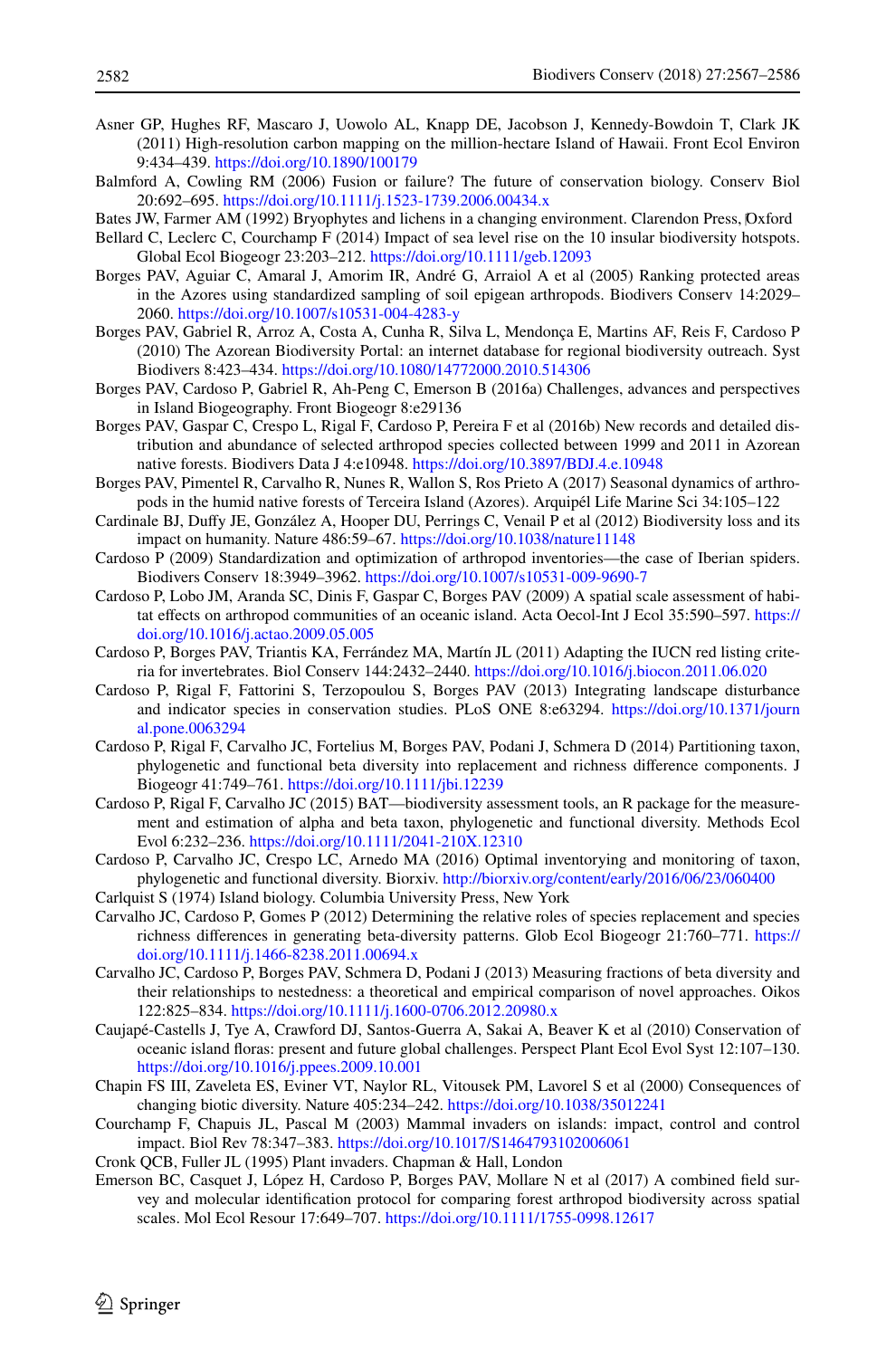- <span id="page-16-6"></span>Ensslin A, Rutten G, Pommer U, Zimmermann R, Hemp A, Fischer M (2015) Efects of elevation and land use on the biomass of trees, shrubs and herbs at Mount Kilimanjaro. Ecosphere 6:45. [https://doi.](https://doi.org/10.1890/Es14-00492.1) [org/10.1890/Es14-00492.1](https://doi.org/10.1890/Es14-00492.1)
- <span id="page-16-1"></span>Essl F, Dullinger S, Rabitsch W, Hulme PE, Pyšek P, Wilson JRU, Richardson DM (2015) Delayed biodiversity change: no time to waste. Trends Ecol Evol 30:375–378. [https://doi.org/10.1016/j.](https://doi.org/10.1016/j.tree.2015.05.002) [tree.2015.05.002](https://doi.org/10.1016/j.tree.2015.05.002)
- <span id="page-16-2"></span>Fayle TM, Turner EC, Bassett Y, Ewers RM, Reynolds G, Novotny V (2015) Whole-ecosystem experimental manipulations of tropical forests. Trends Ecol Evol 30:334–346. [https://doi.org/10.1016/j.](https://doi.org/10.1016/j.tree.2015.03.010) [tree.2015.03.010](https://doi.org/10.1016/j.tree.2015.03.010)
- <span id="page-16-10"></span>Ferreira MT, Cardoso P, Borges PAV, Gabriel R, Azevedo EB, Reis F, Araújo MB, Elias RB (2016) Efects of climate change on the distribution of indigenous species in oceanic islands (Azores). Clim Chang 138:603–615.<https://doi.org/10.1007/s10584-016-1754-6>
- <span id="page-16-16"></span>Florencio M, Rigal F, Borges PAV, Cardoso P, Santos AMC, Lobo JM (2016) The role of plant fdelity and land-use changes on island exotic and indigenous canopy spiders at local and regional scales. Biol Invasions 18:2309–2324. <https://doi.org/10.1007/s10530-016-1162-x>
- <span id="page-16-8"></span>Gabriel R, Coelho MMC, Henriques DSG, Borges PAV, Elias RB, Kluge J, Ah-Peng C (2014) Long-term monitoring across elevational gradients to assess ecological hypothesis: a description of standardized sampling methods in oceanic islands and frst results. Arquipélago 31:45–67
- <span id="page-16-21"></span>Gardner TA, Barlow J, Araujo IS, Ávila-Pires TC, Bonaldo AB, Costa JE et al (2008) The cost-efectiveness of biodiversity surveys in tropical forests. Ecol Lett 11:139–150. [https://doi.org/10.111](https://doi.org/10.1111/j.1461-0248.2007.01133.x) [1/j.1461-0248.2007.01133.x](https://doi.org/10.1111/j.1461-0248.2007.01133.x)
- <span id="page-16-4"></span>Gaspar C, Borges PAV, Gaston KJ (2008) Diversity and distribution of arthropods in native forests of the Azores archipelago. Arquipélago 25:1–30
- <span id="page-16-5"></span>GEO BON (2015) Global Biodiversity Change Indicators. Version 1.2. Group on Earth Observations Biodiversity Observation Network Secretariat. Leipzig
- <span id="page-16-12"></span>Giambelluca TW, Chen Q, Frazier AG, Price JP, Chen Y-L, Chu P-S, Eischeid JK, Delparte DM (2013) Online rainfall atlas of Hawai'i. Bull. Am. Meteor. Soc. 94:313–316. [https://doi.org/10.1175/BAMS-](https://doi.org/10.1175/BAMS-D-11-00228.1)[D-11-00228.1](https://doi.org/10.1175/BAMS-D-11-00228.1)
- <span id="page-16-15"></span>Gil A, Yu Q, Lobo A, Lourenço P, Silva L, Calado H (2011) Assessing the efectiveness of high resolution satellite imagery for vegetation mapping in small islands protected areas. J. Coast. Res. SI 64:1663–1667
- <span id="page-16-7"></span>Gomez-Diaz JA, Kromer T, Kreft H, Gerold G, Carvajal-Hernandez CI, Heitkamp F (2017) Diversity and composition of herbaceous angiosperms along gradients of elevation and forest-use intensity. PLoS ONE 12:e0182893.<https://doi.org/10.1371/journal.pone.0182893>
- <span id="page-16-18"></span>Gonzalez MA, Baraloto C, Engel J, Mori SA, Pétronelli P et al (2009) Identifcation of Amazonian trees with DNA barcodes. PLoS ONE 4:e7483.<https://doi.org/10.1371/journal.pone.0007483>
- <span id="page-16-3"></span>Grabherr G, Gottfried M, Pauli H (2000) GLORIA: a global observation research initiative in alpine environments. Mt. Res. Dev. 20:190–191. [https://doi.org/10.1659/0276-4741\(2000\)020\[0190:GAGOR](https://doi.org/10.1659/0276-4741(2000)020[0190:GAGORI]2.0.CO;2) [I\]2.0.CO;2](https://doi.org/10.1659/0276-4741(2000)020[0190:GAGORI]2.0.CO;2)
- <span id="page-16-20"></span>Guadeloupe (2014) Message from Guadeloupe. International conference on biodiversity and climate change held in Guadeloupe from 22-25 October 2014. [http://ec.europa.eu/environment/nature/biodiversity/](http://ec.europa.eu/environment/nature/biodiversity/best/pdf/message__from_guadeloupe_en__2_.pdf) [best/pdf/message\\_\\_from\\_guadeloupe\\_en\\_\\_2\\_.pdf](http://ec.europa.eu/environment/nature/biodiversity/best/pdf/message__from_guadeloupe_en__2_.pdf)
- <span id="page-16-11"></span>Harris DB (2009) Review of negative efects of introduced rodents on small mammals on islands. Biol Invasions 11:1611–1630. <https://doi.org/10.1007/s10530-008-9393-0>
- <span id="page-16-0"></span>Harter DEV, Irl SDH, Seo B, Steinbauer MJ, Gillespie R, Triantis KA, Fernández-Palacios JM, Beierkuhnlein C (2015) Impacts of global climate change on the foras of oceanic islands—Projections, implications and current knowledge. Perspect Plant Ecol Evol Syst 17:160–183. [https://doi.org/10.1016/j.](https://doi.org/10.1016/j.ppees.2015.01.003) [ppees.2015.01.003](https://doi.org/10.1016/j.ppees.2015.01.003)
- <span id="page-16-9"></span>Henriques D, Borges PAV, Ah-Peng C, Gabriel R (2016) Mosses and liverworts show contrasting elevational distribution patterns in an oceanic island (Terceira, Azores): the infuence of climate and space. J Bryol 38:183–194. <https://doi.org/10.1080/03736687.2016.1156360>
- <span id="page-16-17"></span>Herrick JE, Schuman GE, Rango A (2006) Monitoring ecological processes for restoration projects. J Nat Conserv 14:161–171.<https://doi.org/10.1016/j.jnc.2006.05.001>
- <span id="page-16-13"></span>Honrado JP, Pereira HM, Guisan A (2016) Fostering integration between biodiversity monitoring and modelling. J Appl Ecol 53:1299–1304.<https://doi.org/10.1111/1365-2664.12777>
- <span id="page-16-19"></span>Hortal J, de Bello F, Diniz-Filho JAF, Lewinsohn TM, Lobo JM, Ladle RJ (2015) Seven shortfalls that beset large-scale knowledge of biodiversity. Ann Rev Ecol Evol Syst 46:523–549. [https://doi.org/10.1146/](https://doi.org/10.1146/annurev-ecolsys-112414-054400) [annurev-ecolsys-112414-054400](https://doi.org/10.1146/annurev-ecolsys-112414-054400)
- <span id="page-16-14"></span>Huang C, Asner GP (2009) Applications of remote sensing to alien invasive plant studies. Sensors 9:4869– 4889.<https://doi.org/10.3390/s90604869>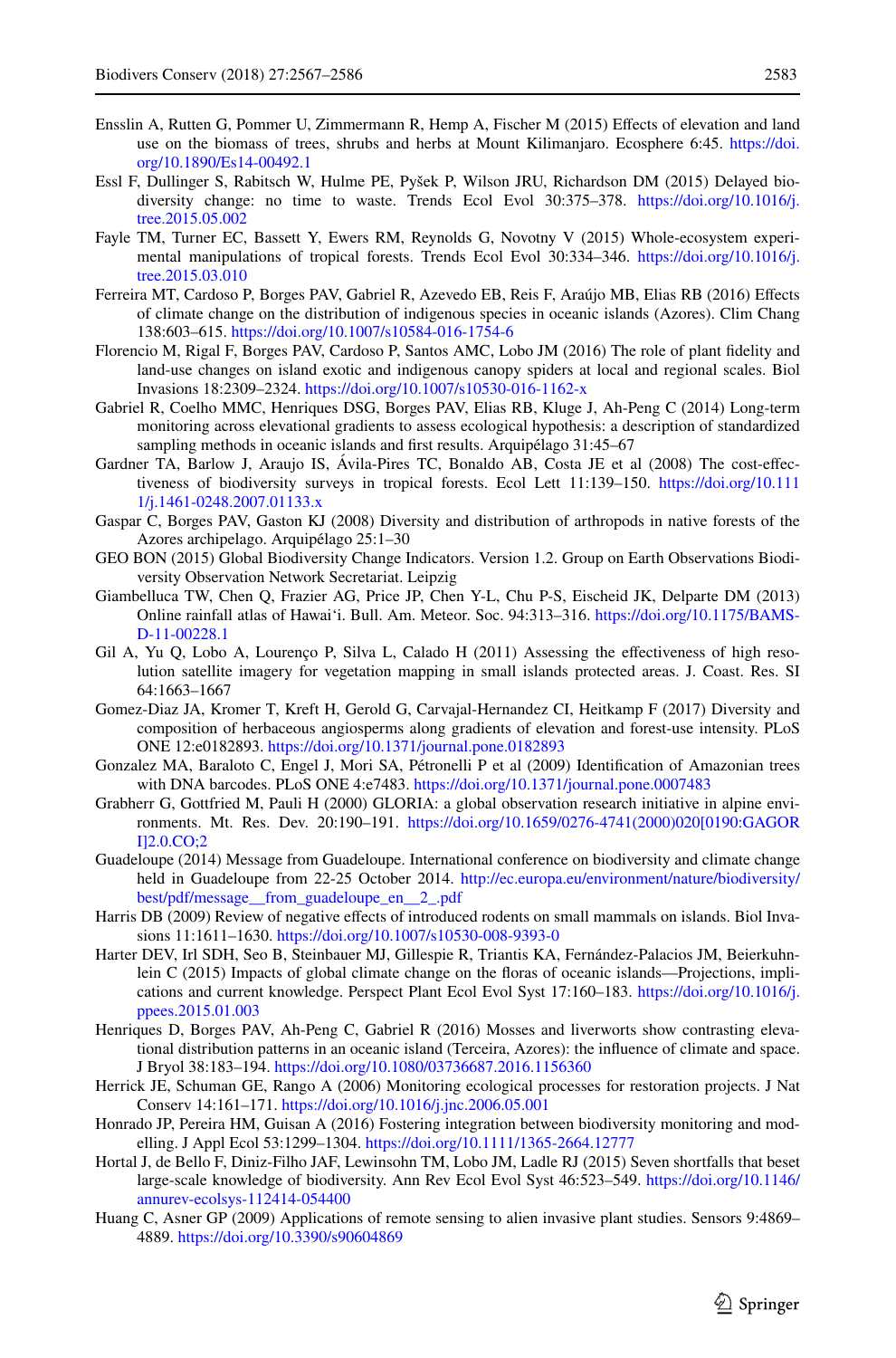- <span id="page-17-16"></span>Hubbell SP (2001) The unifed neutral theory of biodiversity and biogeography. Princeton University Press, Princeton
- <span id="page-17-7"></span>Huber UM, Bugmann HK, Reasoner MA (eds) (2006) Global change and mountain regions: an overview of current knowledge, vol 23. Springer, Berlin
- <span id="page-17-10"></span>Ibanez T, Munzinger J, Dagostini G, Hequet V, Rigault F, Jafré T, Birnbaum P (2014) Structural and foristic diversity of mixed tropical rain forest in New Caledonia: New data from the New Caledonian plant inventory and permanent plot network (NC-PIPPN). Appl Veg Sci 17:386–397. [https://](https://doi.org/10.1111/avsc.12070) [doi.org/10.1111/avsc.12070](https://doi.org/10.1111/avsc.12070)
- <span id="page-17-1"></span>Jønsson KA, Holt BG (2015) Islands contribute disproportionately high amounts of evolutionary diversity in passerine birds. Nat Commun 6:8538.<https://doi.org/10.1038/ncomms9538>
- <span id="page-17-0"></span>Kier G, Kreft H, Lee TM, Jetz W, Ibisch PL, Nowicki C, Mutke J, Barthlott W (2009) A global assessment of endemism and species richness across island and mainland regions. Proc National Acad Sci 106:9322–9327
- <span id="page-17-21"></span>Krehenwinkel H, Wolf M, Lim JY, Rominger AJ, Simison WB, Gillespie RG (2017) Estimating and mitigating amplifcation bias in qualitative and quantitative arthropod metabarcoding. Sci Rep 7:17668. <https://doi.org/10.1038/s41598-017-17333-x>
- <span id="page-17-20"></span>Krehenwinkel H, Fong M, Kennedy S, Huang EG, Noriyuki S, Cayetano L, Gillespie R (2018) The efect of DNA degradation bias in passive sampling devices on metabarcoding studies of arthropod communities and their associated microbiota. PLoS ONE 13:e0189188. [https://doi.org/10.1371/journ](https://doi.org/10.1371/journal.pone.0189188) [al.pone.0189188](https://doi.org/10.1371/journal.pone.0189188)
- <span id="page-17-22"></span>Kueffer C (2012) The importance of collaborative learning and research among conservationists from diferent oceanic islands. Rev d'Ecol Suppl 11:125–135
- <span id="page-17-3"></span>Kueffer C, Daehler CC, Torres-Santana CW, Lavergne C, Meyer J-Y, Otto R, Silva L (2010) A global comparison of plant invasions on oceanic islands. Perspect Plant Ecol Evol Syst 12:145–161. [https](https://doi.org/10.1016/j.ppees.2009.06.002) [://doi.org/10.1016/j.ppees.2009.06.002](https://doi.org/10.1016/j.ppees.2009.06.002)
- <span id="page-17-8"></span>Kueffer C, Daehler C, Dietz H, McDougall K, Parks C, Pauchard A, Rew L (2014a) The mountain invasion research network (MIREN). Linking local and global scales for addressing an ecological consequence of global change. GAIA 23:263–265. <https://doi.org/10.14512/gaia.23.3.11>
- <span id="page-17-6"></span>Kuefer C, Drake DR, Fernández-Palacios JM (2014b) Island biology: looking towards the future. Biol Lett 10:20140719.<https://doi.org/10.1098/rsbl.2014.0719>
- <span id="page-17-11"></span>Legendre P (2008) Studying beta diversity: ecological variation partitioning by multiple regression and canonical analysis. J Plant Ecol 1:3–8.<https://doi.org/10.1093/jpe/rtm001>
- <span id="page-17-2"></span>Liu J, Mooney H, Hull V, Davis SJ, Gaskell J, Hertel T, Lubchenco J, Seto KC, Gleick P, Kremen C, Li S (2015) Systems integration for global sustainability. Science 347:6925. [https://doi.org/10.1126/](https://doi.org/10.1126/science.1258832) [science.1258832](https://doi.org/10.1126/science.1258832)
- <span id="page-17-9"></span>Lugo AE (2016) Caribbean foresters take steps towards a network of permanent forest plots in the Caribbean: a meeting report. Caribb Nat Spec Issue 1:13–17
- <span id="page-17-14"></span>Magurran AE (2007) Species abundance distributions over time. Ecol Lett 10:347–354. [https://doi.org/1](https://doi.org/10.1111/j.1461-0248.2007.01024.x) [0.1111/j.1461-0248.2007.01024.x](https://doi.org/10.1111/j.1461-0248.2007.01024.x)
- <span id="page-17-17"></span>Magurran AE, Henderson PA (2003) Explaining the excess of rare species in natural species abundance distributions. Nature 422:714–716.<https://doi.org/10.1038/nature01547>
- <span id="page-17-4"></span>Magurran AE, Baillie SR, Buckland ST, Dick JM, Elston DA, Scott EM, Smith RI, Somerfeld PJ, Watt AD (2010) Long-term datasets in biodiversity research and monitoring: assessing change in ecological communities through time. Trends Ecol Evol 25:574–582. [https://doi.org/10.1016/j.](https://doi.org/10.1016/j.tree.2010.06.016) [tree.2010.06.016](https://doi.org/10.1016/j.tree.2010.06.016)
- <span id="page-17-18"></span>Maltamo M, Næsset E, Vauhkonen J (2014) Forestry applications of airborne laser scanning: concepts and case studies. Springer, Berlin
- <span id="page-17-19"></span>Massetti A, Sequeira MM, Pupo A, Figueiredo A, Guiomar N, Gil A (2016) Assessing the efectiveness of RapidEye multispectral imagery for vegetation mapping in Madeira Island (Portugal). Eur J Remote Sens 49:643–672. <https://doi.org/10.5721/EuJRS20164934>
- <span id="page-17-12"></span>Mateo RG, Vanderpoorten A, Munoz J, Laenen B, Désamoré A (2013) Modeling species distributions from heterogeneous data for the biogeographic regionalization of the European bryophyte fora. PLoS ONE 8:e55648.<https://doi.org/10.1371/journal.pone.0055648>
- <span id="page-17-15"></span>Matthews TJ, Whittaker RJ (2015) On the species abundance distribution in applied ecology and biodiversity management. J Appl Ecol 52:443–454.<https://doi.org/10.1111/1365-2664.12380>
- <span id="page-17-13"></span>Matthews TJ, Cottee-Jones HE, Whittaker RJ (2014) Habitat fragmentation and the species–area relationship: a focus on total species richness obscures the impact of habitat loss on habitat specialists. Div Distrib 20:1136–1146. <https://doi.org/10.1111/ddi.12227>
- <span id="page-17-5"></span>MEA-Millennium Ecosystem Assessment (2005) Ecosystems and human well-being: synthesis. Island Press, Washington, DC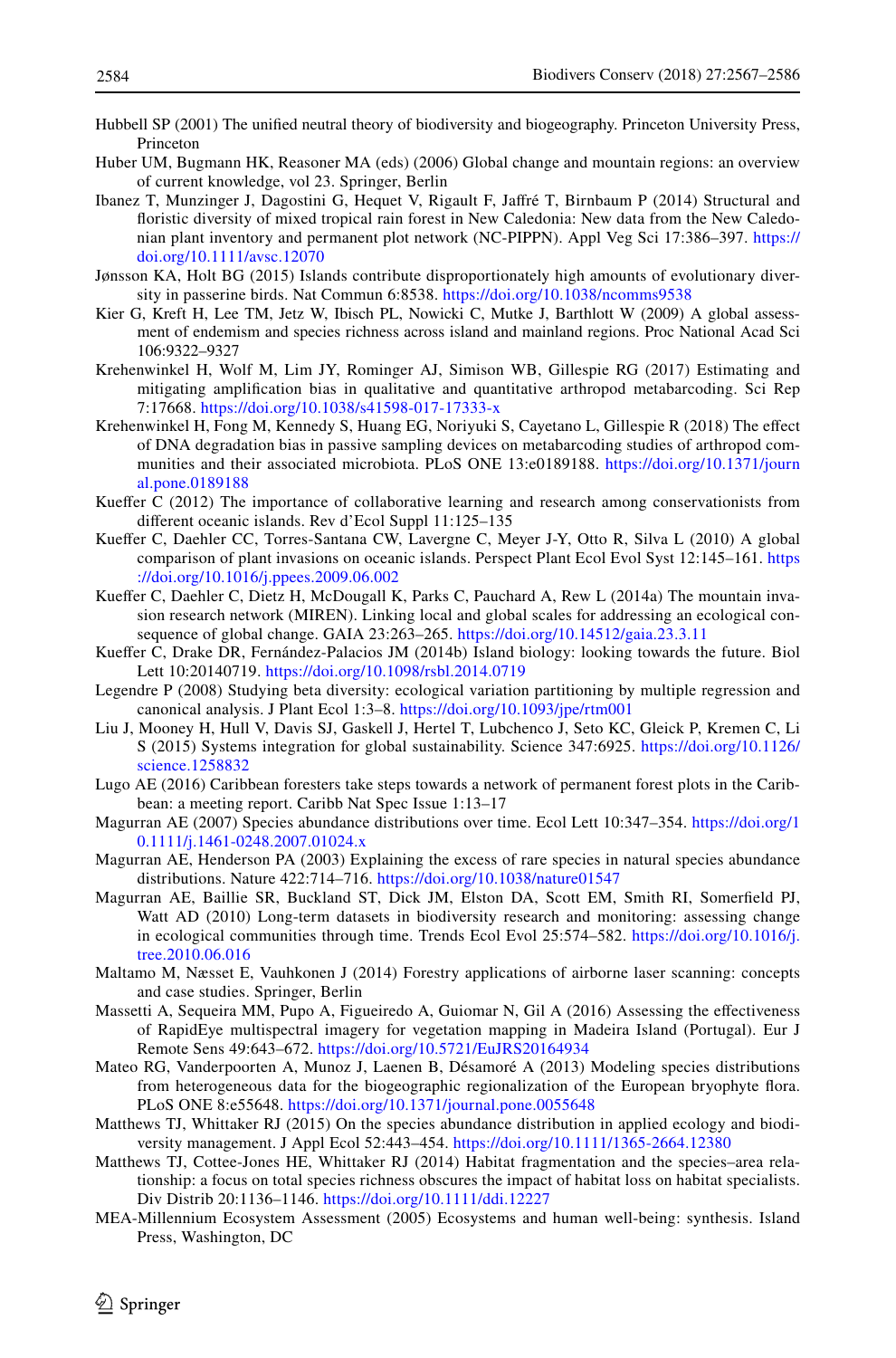- <span id="page-18-19"></span>Michener WK (2015) Ecological data sharing. Ecol Inform 29:33–44. [https://doi.org/10.1016/j.ecoin](https://doi.org/10.1016/j.ecoinf.2015.06.010) [f.2015.06.010](https://doi.org/10.1016/j.ecoinf.2015.06.010)
- <span id="page-18-20"></span>Mills JA, Teplitsky C, Arroyo B, Charmantier A, Becker PH, Birkhead TR et al (2015) Archiving primary data: solutions for long-term studies. Trends Ecol Evol 30:581–589. [https://doi.](https://doi.org/10.1016/j.tree.2015.07.006) [org/10.1016/j.tree.2015.07.006](https://doi.org/10.1016/j.tree.2015.07.006)
- <span id="page-18-17"></span>Mitchell J, Glenn NF (2009) Leafy Spurge (*Euphorbia esula* L.) classifcation performance using hyperspectral and multispectral sensors. Rangel Ecol Manag 62:16–27. <https://doi.org/10.2111/08-100>
- <span id="page-18-2"></span>Mittermeier RA, Robles G, Hofman M, Pilgrim J, Brooks T, Mittermeier CG, Lamoreux J, Fonseca GAB (2005) Hotspots revisited: earth's biologically richest and most endangered terrestrial ecoregions. University of Chicago Press, Boston
- <span id="page-18-23"></span>Montambault JR, Wongbusarakum S, Leberer T, Joseph E, Andrew W, Castro F et al (2015) Use of monitoring data to support conservation management and policy decisions in Micronesia. Cons Biol 29:1279–1289.<https://doi.org/10.1111/cobi.12542>
- <span id="page-18-11"></span>Mueller-Dombois D, Daehler CC (2005) The PABITRA project: island landscapes under global change. Pac Sci 59:133–139.<https://doi.org/10.1353/psc.2005.0019>
- <span id="page-18-15"></span>Naeem S, Chapin FS III, Costanza R, Ehrlich PR, Golley FB, Hooper DU et al (1999) Biodiversity and ecosystem functioning: maintaining natural life support processes. Issues Ecol 4:1–14
- <span id="page-18-4"></span>Nogué S, de Nascimento L, Froyd CA, Wilmshurst JM, de Boer EJ, Cofey ED, Whittaker RJ, Fernández-Palacios JM, Willis KJ (2017) Island biodiversity conservation needs palaeoecology. Nat Ecol Evolut 1:0181.<https://doi.org/10.1038/s41559-017-0181>
- <span id="page-18-10"></span>Otto R, Arteage MA, Delgado JD, Arevalo JR, Blandino C, Fernández-Palacios JM (2014) Road edge efect and elevation patterns of native and alien plants on an oceanic island (Tenerife, Canary Islands). Folia Geobot 49:65–83.<https://doi.org/10.1007/s12224-013-9159-z>
- <span id="page-18-18"></span>Parker J, Helmstetter AJ, Devey D, Wilkinson T, Papadopulos AS (2017) Field-based species identifcation of closely-related plants using real-time nanopore sequencing. Sci Rep 7:8345. [https://doi.](https://doi.org/10.1038/s41598-017-08461-5) [org/10.1038/s41598-017-08461-5](https://doi.org/10.1038/s41598-017-08461-5)
- <span id="page-18-13"></span>Patiño J, Mateo RG, Zanatta F, Marquet A, Aranda SC, Borges PAV et al (2016) Climate threat on the Macaronesian endemic bryophyte fora. Sci Rep 6:29156.<https://doi.org/10.1038/srep29156>
- <span id="page-18-8"></span>Patiño J, Whittaker RJ, Borges PAV, Fernández-Palacios JM, Ah-Peng C, Araújo M et al (2017) A roadmap for island biology: 50 fundamental questions after 50 years of The Theory of Island Biogeography. J Biogeogr 44:963–983. <https://doi.org/10.1111/jbi.12986>
- <span id="page-18-14"></span>Pereira HM, Belnap J, Brummitt N, Collen B, Ding H, González-Espinosa M et al (2010) Global biodiversity monitoring. Front Ecol Environ 8:459–460. <https://doi.org/10.1890/10.WB.23>
- <span id="page-18-9"></span>Pereira HM, Ferrier S, Walters M, Geller GN, Jongman RHG, Scholes RJ, Bruford MW et al (2013) Essential biodiversity variables. Science 339:277–278.<https://doi.org/10.1126/science.1229931>
- <span id="page-18-3"></span>Renn O (2008) Risk governance. Coping with uncertainty in a complex world. Earthscan, London
- <span id="page-18-22"></span>Réunion (2008) Message from Reunion Island: message from the conference "the european union and its overseas entities: strategies to counter climate change and biodiversity loss", Reunion Island, 7–11 July 2008. [http://cmsdata.iucn.org/downloads/080711\\_reunion\\_msg\\_en\\_1.pdf](http://cmsdata.iucn.org/downloads/080711_reunion_msg_en_1.pdf)
- <span id="page-18-12"></span>Ribeiro SP, Borges PAV, Gaspar C, Melo C, Serrano ARM, Amaral J et al (2005) Canopy insect herbivores in the Azorean Laurisilva forests: key host plant species in a highly generalist insect community. Ecography 28:315–330. <https://doi.org/10.1111/j.0906-7590.2005.04104.x>
- <span id="page-18-16"></span>Rickart EA, Balete DS, Rowe RJ, Heaney LR (2011) Mammals of the northern Philippines: tolerance for habitat disturbance and resistance to invasive species in an endemic insular fauna. Div Distrib 17:530–541. <https://doi.org/10.1111/j.1472-4642.2011.00758.x>
- <span id="page-18-1"></span>Ricketts TH, Dinerstein E, Boucher T, Brooks TM, Butchart SHM, Hofmann M et al (2005) Pinpointing and preventing imminent extinctions. Proc Natl Acad Sci USA 102:18497–18501. [https://doi.](https://doi.org/10.1073/pnas.0509060102) [org/10.1073/pnas.0509060102](https://doi.org/10.1073/pnas.0509060102)
- <span id="page-18-0"></span>Rominger AJ, Goodman KR, Lim JY, Armstrong EE, Becking LE, Bennett GM et al (2016) Community assembly on isolated islands: macroecology meets evolution. Glob Ecol Biogeogr 25:769–780. <https://doi.org/10.1111/geb.12341>
- <span id="page-18-21"></span>Schilthuizen M, Vairappan CS, Slade EM, Mann DJ, Miller JA (2015) Specimens as primary data: museums and 'open science'. Trends Ecol Evol 30:237–238. <https://doi.org/10.1016/j.tree.2015.03.002>
- <span id="page-18-6"></span>Schmeller DS, Böhm M, Arvanitidis C, Barber-Meyer S, Brummitt N, Chandler M et al (2017) Building capacity in biodiversity monitoring at the global scale. Biodivers Conserv. [https://doi.org/10.1007/](https://doi.org/10.1007/s10531-017-1388-7) [s10531-017-1388-7](https://doi.org/10.1007/s10531-017-1388-7)
- <span id="page-18-5"></span>Secretariat of the Convention on Biological Diversity (2014) Global biodiversity outlook 4. Secretariat of the Convention on Biological Diversity, Montréal
- <span id="page-18-7"></span>Stephenson PJ, Brooks TM, Butchart SHM, Fegraus E, Geller GN, Hoft R et al (2017) Priorities for big biodiversity data. Front Ecol Environ 15:124–125. <https://doi.org/10.1002/fee.1473>